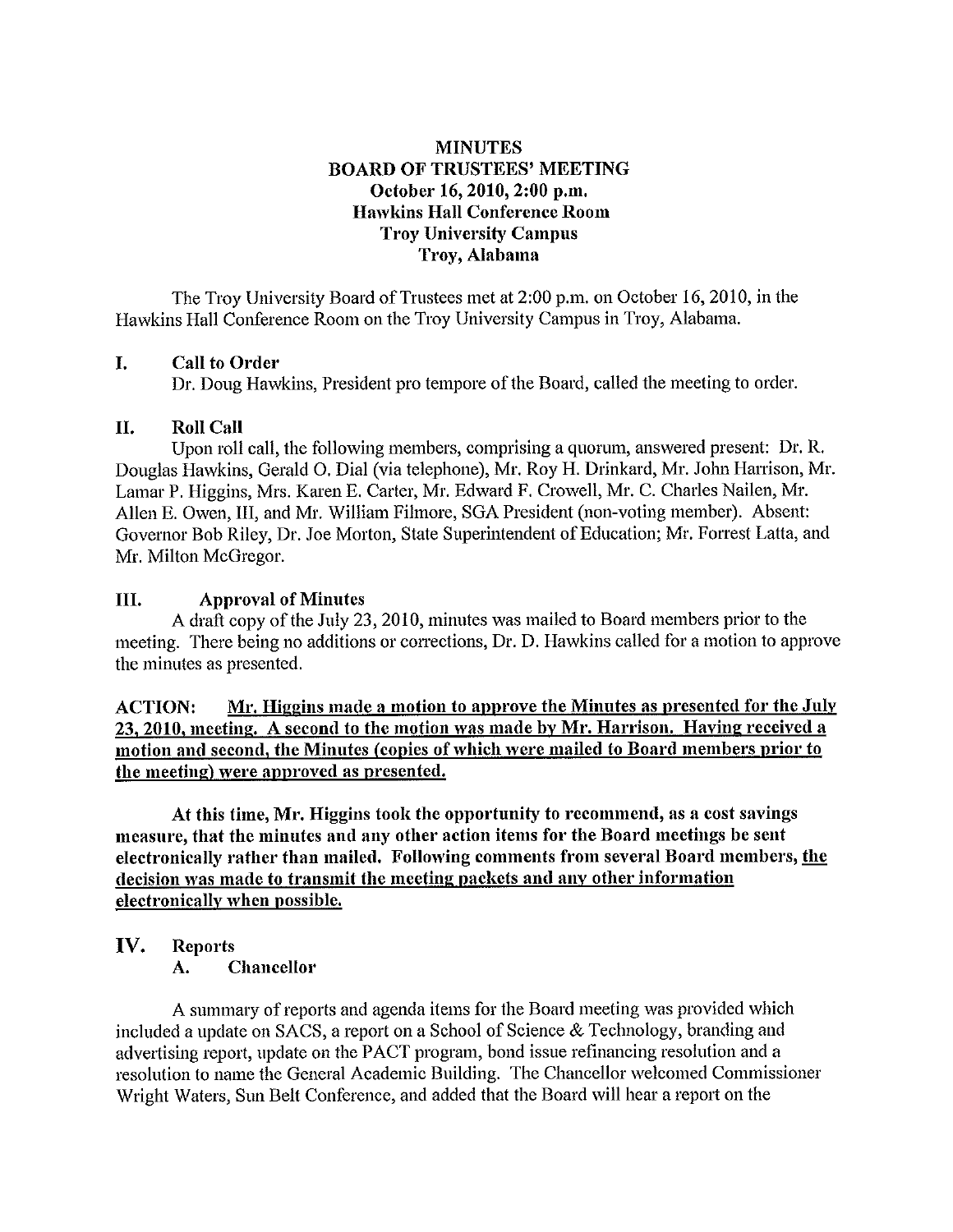Conference. Chancellor Hawkins also said that following the meeting Board members will be given a tour of University Park which houses CGI, Information and Technology Depatiment, and eCampus.

The Chancellor reported on the following topics:

## Enrollment

Enrollment has increased about 14% since 2005 with current enrollment at about 31,000. Global Campus serves approximately one-half of current figures. The University is experiencing growth in enrollment across the system. It was noted that in 1989 Troy Campus enrollment was at 3800 compared to 7200 currently. International student enrollment is at 850 representing 60 countries. China is one of the top countries represented and the Chancellor reported that Confucius Institute Board of Directors will be invited back to campus in the fall for the opening of Confucius Institute to be housed in the newly renovated Bibb Graves Hall. A conference will be planned in conjunction with the opening with officials invited from Beijing, Washington, and the Consulant in Houston.

## State Appropriations

A comparison of funding levels from 2008 to present was shared and it was noted that base appropriation in 2008 was 62,000,000 and 2010 45,000,000. Of the 45M it was reported that SM is stimulus money and from all indications will not be there for the next year. The Chancellor added that the University is in stable condition as we go into 2011. Steps have been taken to compensate for proration. It was noted that proration was 11% in 2009 and 9.5% in 2010. To address proration the University has put into place a hiring freeze for vacant non-faculty positions through March 31, 2011, and initiated a 10% budget reduction for non-personnel expenditures.

## Facilities

An overview was given on the Montgomery Campus properties in regard future development sites. Some of the properties mentioned were the Executive Building for demolition, Jefferson Davis Hotel, a two-story building with 30 parking spaces on Church Street, a one-story building located on the corner of Church and Catoma Streets, and a high-tech building and two lots on the corner of Montgomery and Catoma Streets.

The Chancellor updated the Board on construction status for the Troy Campus dining facility, the arena and the Bibb Graves Hall renovation project.

## Leadership Changes

The Board was advised of leadership changes which included the appointment of Dr. Earl Ingram as Interim Senior Vice Chancellor (SVC) for Academics, Dr. John Dew to SVC for Student Services, Dr. Dave White as Vice Chancellor of the Phenix City Campus, and Mrs. Donna Schubert as Associate Vice Chancellor for Marketing and Communication.

## Car Tag Program

The Chancellor reported that Troy University ranks thirds in the state in the sale of collegiate car tags. It was reported that in 2001 893 collegiate tags were sold compared to 5,758 in 2010.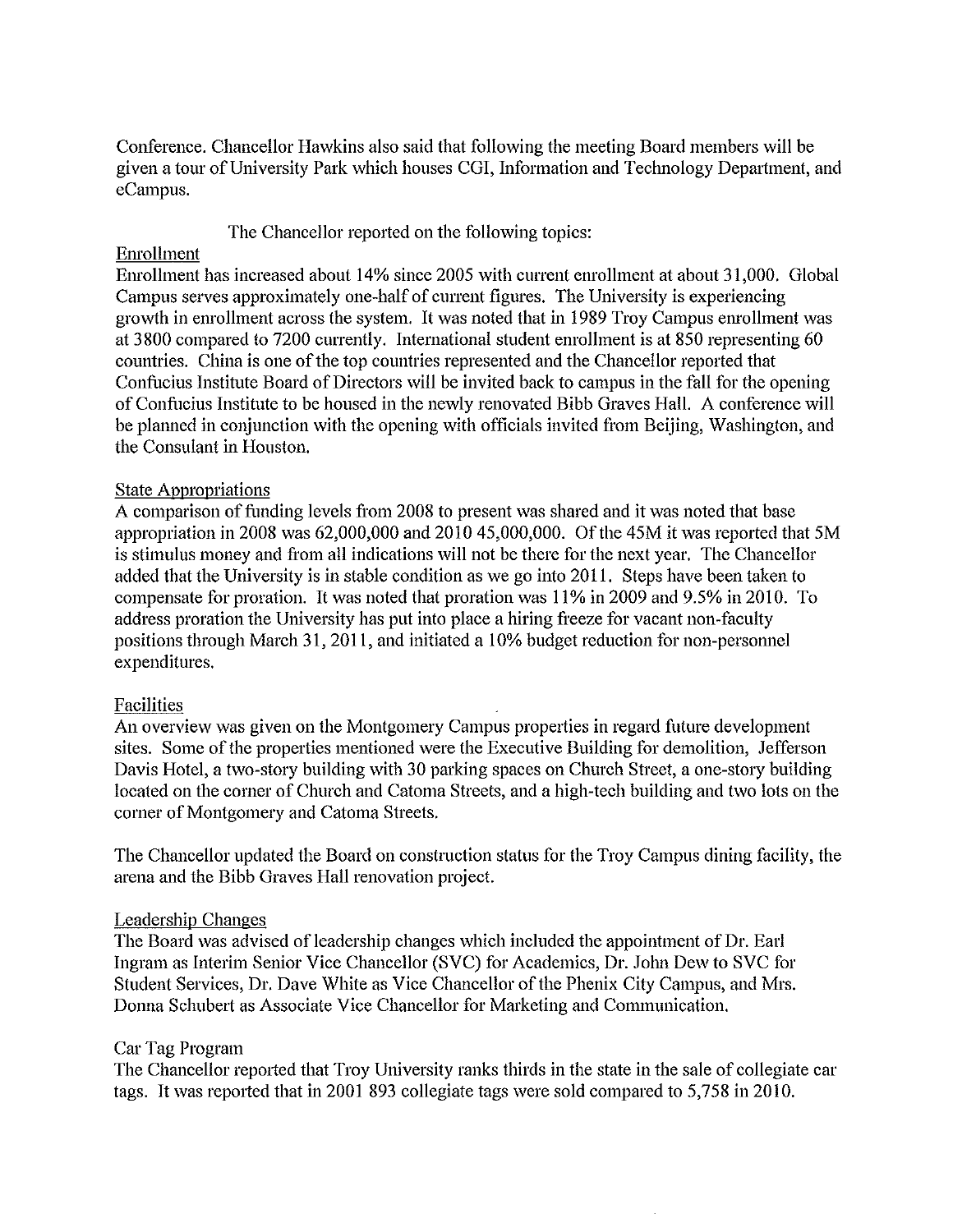Dates to remember 2010 --Homecoming, Nov. 13 --Commencement, Dec. 10 --New Orleans Bowl, Dec. 18

> 2011 --GMAC Bowl, Jan. 5 --Legislative Session, Mar. 1 --Sun Belt Tournament, Mar. 5-8 --Joint Retreat (Mobile), Mar. 17-18 --Honors Convocation, April 11 --BOT meeting, May 6 --BOT meeting, July 22

## **B. Board Committee Reports**

## o **Academic Affah·s Committee, Honorable Gerald Dial**

Senator Dial called upon Dr. John Dew to provide an update on the Southern Association of State Colleges and Universities (SACS).

## • **SACS Update, Dr. John Dew**

Dr. Dew reported that a SACS Team visited campus in September to review our Doctorate in Nursing Practice (DNP) program. It was a very thorough review chaired by the Associate Provost at the University of Texas-Austin. Dr. Dew said it was a positive review in terms of the overall University and they were very impressed with the quality of our DNP program. They were also impressed with our ability to deliver this program online. The University did receive on recommendation and that was to continue to add additional faculty for this program to make sure we have a good balance between teaching and research capabilities. Plans are already underway to address this recommendation and the University will provide SACS with a follow-up report in February. It was noted that the annual SACS meeting is scheduled for December in Kentucky and it is anticipated the University will receive feedback at that time.

In conclusion, Dr. Dew responded to questions/comments from Board members. Mr. Nailen inquired as to the budget impact of the additional faculty positions for the DNP. Dr. Dew responded that he anticipates that it will involve adding about three faculty positions and should not be an insurmountable budget impact.

Mr. Higgins shared information regarding the Board's Academic Affairs Committee meeting with the SACS Team saying that he felt the committee did a good job in letting the Team know about the Board's commitment to the DNP program.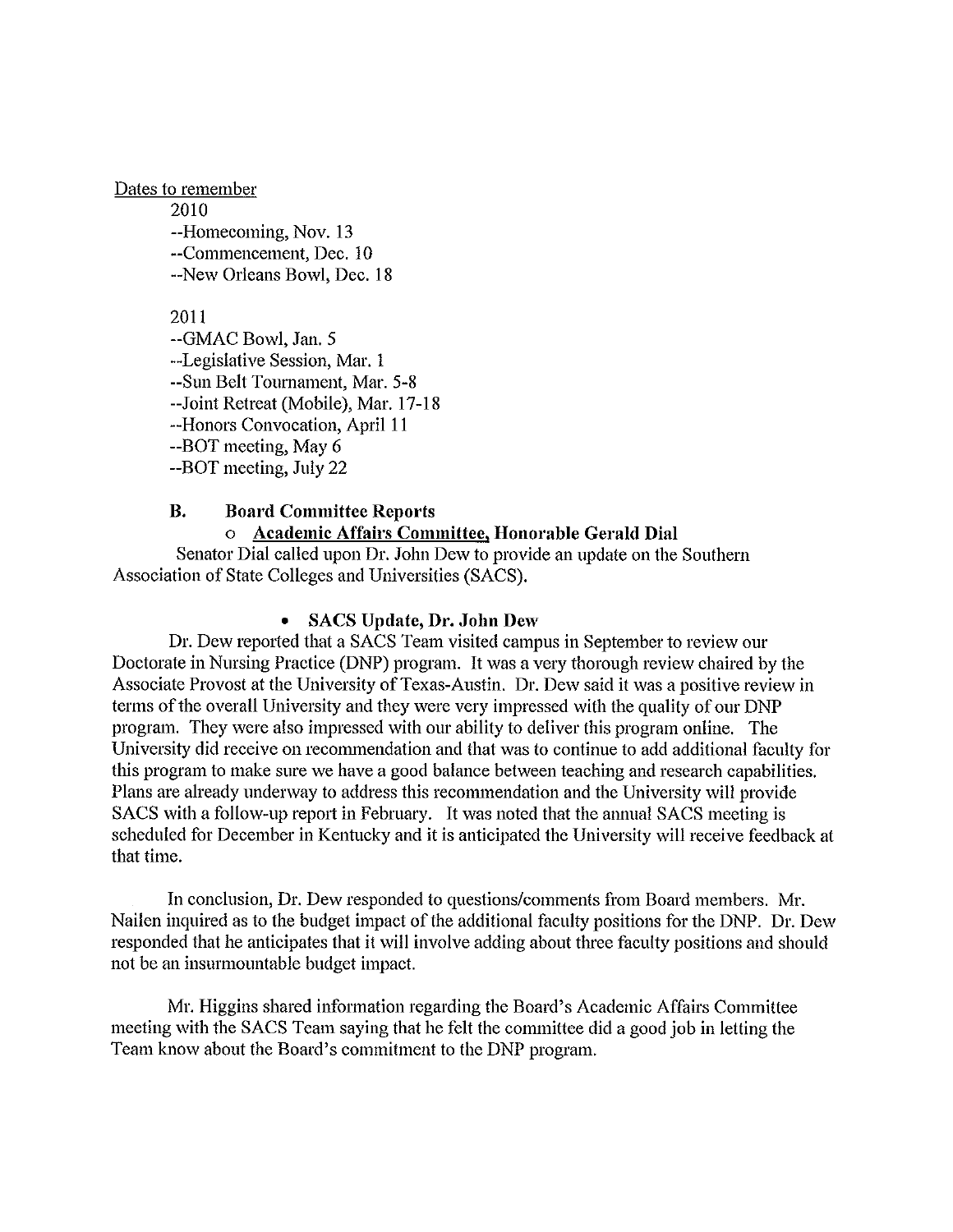Senator Dial echoed Mr. Higgins comments and thanked Mr. Higgins and Mrs. Carter for their part in the meeting with SACS Team.

## • **School of Science & Technology, Dr. Jack Goldfrank**

Dr. Goldfrank shared information for a Science and Technology School at Troy University and said that the University has a unique opportunity to tie it to economic development. He added that his vision would be to establish a separate science and technology school within the College of Arts & Sciences. The new school should be aligned closely with the College of Business and integrated with regional economic development. He further said that he would recommend expansion of the University's current science and technology offerings and create more focused select disciplines which become the core competencies and expand the University's reputation. He said that all of the above should be strategically aligned with the needs of the region.

Dr. Goldfrank stated that the selection of a leader for the School would critical. He added that he would recommend the following be used as a guide to leader selection.

> Oualifications--Terminal science and technology degree; senior level position in industry or government

Characteristics-Visionary leader, strategist, bridge builder between academia, industry and government

Responsibilities-Implement the vision, partner with major industrial companies, create new programs and build core competencies, secure grants and grow research capabilities, and lure world-class scientists and technologist

Dr. Goldfrank added that the building blocks for a Science and Technology School would include Chemistry, Environmental Science, Geomatics, Physics, Physical Science, Computer Science, Biology, and Math.

In closing, Dr. Goldfrank stated that the next steps would be to hire the leader, empower the leader, support the leader, and make it happen!

Following the presentation, Dr. Goldfrank responded to comments and questions from Board members and added that his proposal is to identify and focus on one or two areas where the University would stand out from all others. Discussion followed.

## • **PACT Program Strategy, Mr. Marcus Paramore**

Mr. Paramore briefed the Board on the Pre-paid Affordable College Tuition (PACT) program activity and the bill that was passed in the Legislature last year. He added that we have developed a 3-pronged strategy to address the action in Public Act 2010-725. We will have a legal strategy, legislative strategy, and we will build a coalition that will help us carry it out. Mr. Paramore gave a brief overview that has brought us to this point. He added that the first step in this process was to frame the legal question as to whether the Alabama Legislature possess the legislative power to set and regulate tuition at Troy University as the it did in the act in section 4 when the Code of Alabama, Section 16-56-6, vested that power to the Board of Trustees at Troy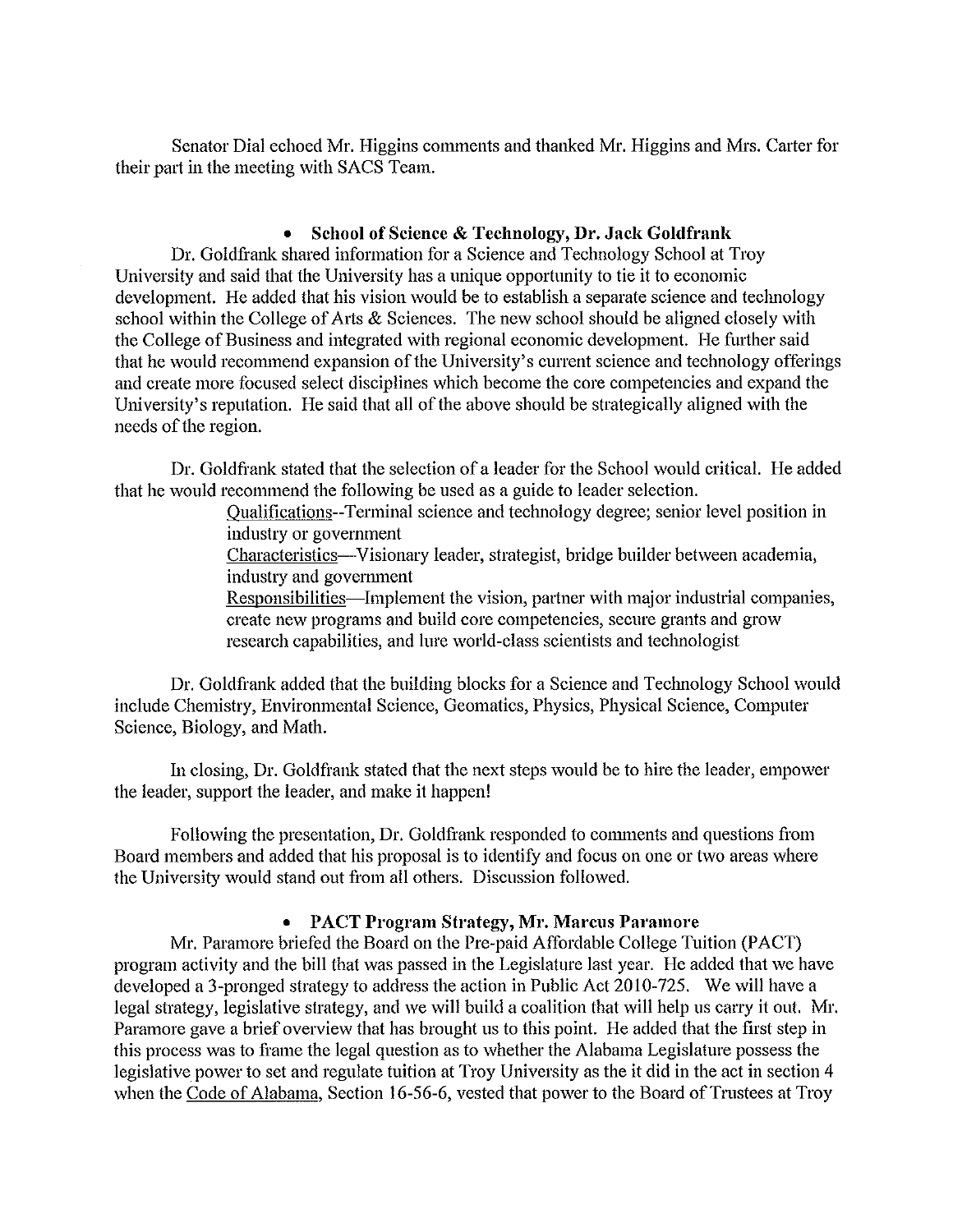University. He further explained the aspects of the legal and legislative strategies. He addressed the strategy of building a coalition with the other nine institutions affected. In conclusion, Mr. Paramore stated that the three strategies discussed today outline the path we would like to take to move this effort forward. Discussion followed and Mr. Paramore responded to questions and comments from the Board members. He added that with the guidance and approval of the Chancellor we are ready to move forward quickly in this effort.

Mr. Higgins reiterated his comments from a previous discussion and said that our position should be that the Board has the authority to set tuition. He said the question is: Does this Board have the authority to set tuition? Mr. Higgins added that his thinking is that we don't need to address PACT issue; we need to address the question above and that would take care of the issue. The Chancellor added that we need to deal with the PACT issue because over the life of the program it will cost the University over \$20M. Mr. Paramore stated that the Public Act 2010-725 did not repeal any part of the statutes which addresses the power of the Board of Trustees. The Chancellor stated that this is an important perspective that needs to be factored into discussions with counsel. Mr. Higgins inquired as to the Higher Education Partnership position. Mr. Paramore responded that at this time there has been no communication with the Partnership. Discussion followed.

## • **Advancement Presentation, Mrs. Donna Schubert/Dr. Jean Laliberte**

Mrs. Schubert provided an Advancement update. She said being new in her position she could not take credit for the good work she would report on today. Mrs. Schubert expressed appreciation to Mrs. Sandi Gouge for her good work and also thanked Buddy Johnson, Jane Martin, and Tom Davis.

Mrs. Schubert's report covered Broadcast & Digital Network Division, which includes Trojan Vision and Public Radio; Marketing; and Public Relations.

#### Broadcast & Digital Network

TROY Trojan Vision has been very active in production and the efforts that go on at Trojan Vision support education, athletics, and other special events at the University. One of the things they have accomplished is the ability to provide live streaming coverage of special events such as the Faculty & Staff Convocation, athletic events, and commencements. There has been some wonderful feedback on our Alabama in Politics program with Steve Flowers. They have also expanded sports coverage replays. Infrastructure is a key part of our broadcast and digital network and they have installed fiber optics cable on the Dothan Campus and this will make it possible for us to have a television station on that campus. Mrs. Schubert also reported that the station on the Montgomery Campus is up and operable. Mrs. Schubert continued by saying that TROY Trojan Vision also covered the opening the Manley Johnson Center and Fraternity Row dedication ceremony. A map what shared that reflected the coverage area for TROY Trojan Vision.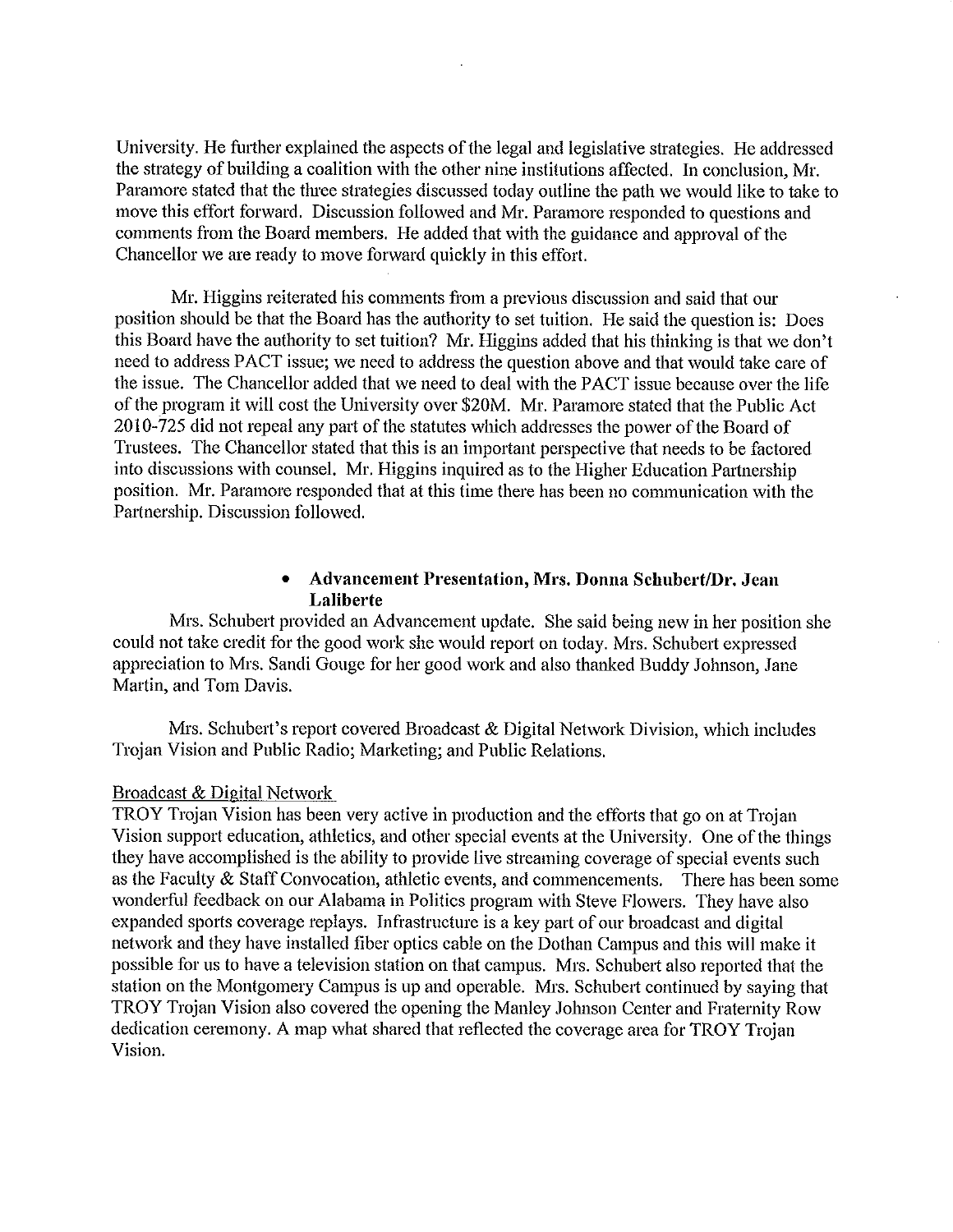In Public Radio Mrs. Schubert reported that we are expanding our coverage area. In Montgomery we have also expanded our infrastructure. Currently, there is a fundraiser underway and we have received funding for a transmitter. Mrs. Schubert added that all three of TROY's radio stations can be heard online now and we have completed a grant application for funding to CPB to replace a transmitter and Verizon Wireless is now leasing with us to use our tower to distribute their signal. Several video conferencing rooms have recently been updated.

### Public Relations

Mrs. Schubert reported that the Public Relations Division can report on some great news coverage and that is reflected when Forbes Magazine ranked Troy University as the "Best University" in Alabama 2010-2011. Forbes Magazine places the University 16th nationally as a "best buy" in higher education, and for the sixth year in a row, The Princeton Review has named TROY to its "Best in the Southeast." In addition, U.S. News and World Report's annual "Best Colleges" named Troy University one of the 65 best universities in the South in its "Regional Guide." GetEducated.com, which ranks competing online higher education programs nationwide in similar classes of institutions, gave its "best buy" designation to three TROY eCampus degree programs. GIJobs.com, which works to steer veterans and active-duty military members to quality services, has recognized TROY as being in the top 15 percent of all universities, colleges, community colleges and trade schools in the country in terms of being "military. The Laboratory for the Study of Intercollegiate Athletics ranked TROY  $10<sup>th</sup>$  among all NCAA Football Bowl Subdivision (formerly Division I-A) athletic departments in its 2010 Excellence in Management Cup.

## Marketing

In Marketing Mrs. Schubett repotted that the University received 29 awards in 2009- 2010. She added that car tags sales have increased and Troy University. In conclusion, Mrs. Schubett gave the Board a preview of new commercials for the University.

Mrs. Schubert turned the presentation over to Dr. Jean Laliberte. Dr. Laliberte advised Board members that the University has received word that Chancellor will be presented the CASE Chief Executive Leadership Award in February.

Dr. Lalibette gave an update on the Capital Campaign. The goal is \$1 00M and we are currently at \$SOM and if you include grant activity we are at approximately \$120M. Dr. Laliberte thanked Mr. Higgins for chairing the committee and advised that Dr. John Long serves as honorary chairperson. She added that Development is pleased to announce that for the first time the University will be taking its "Sound of the Seasons" concert to the Davis Theatre on December  $9<sup>th</sup>$ . Dr. Laliberte displayed a copy of a print that is being used as a fundraiser for the Davis Theatre and proceeds will be used to help fund the programs of groups patticipating in the event. Dr. Laliberte shared an ad that will be used on television promoting the Sounds of the Season. In conclusion, Dr. Laliberte reported that preparations are already underway for the University's 125<sup>th</sup> Anniversary Celebration set for Feb. 11, 2012.

## o **Finance Committee, Honorable John Harrison**

• **Resolution No. 1-Bond Issue**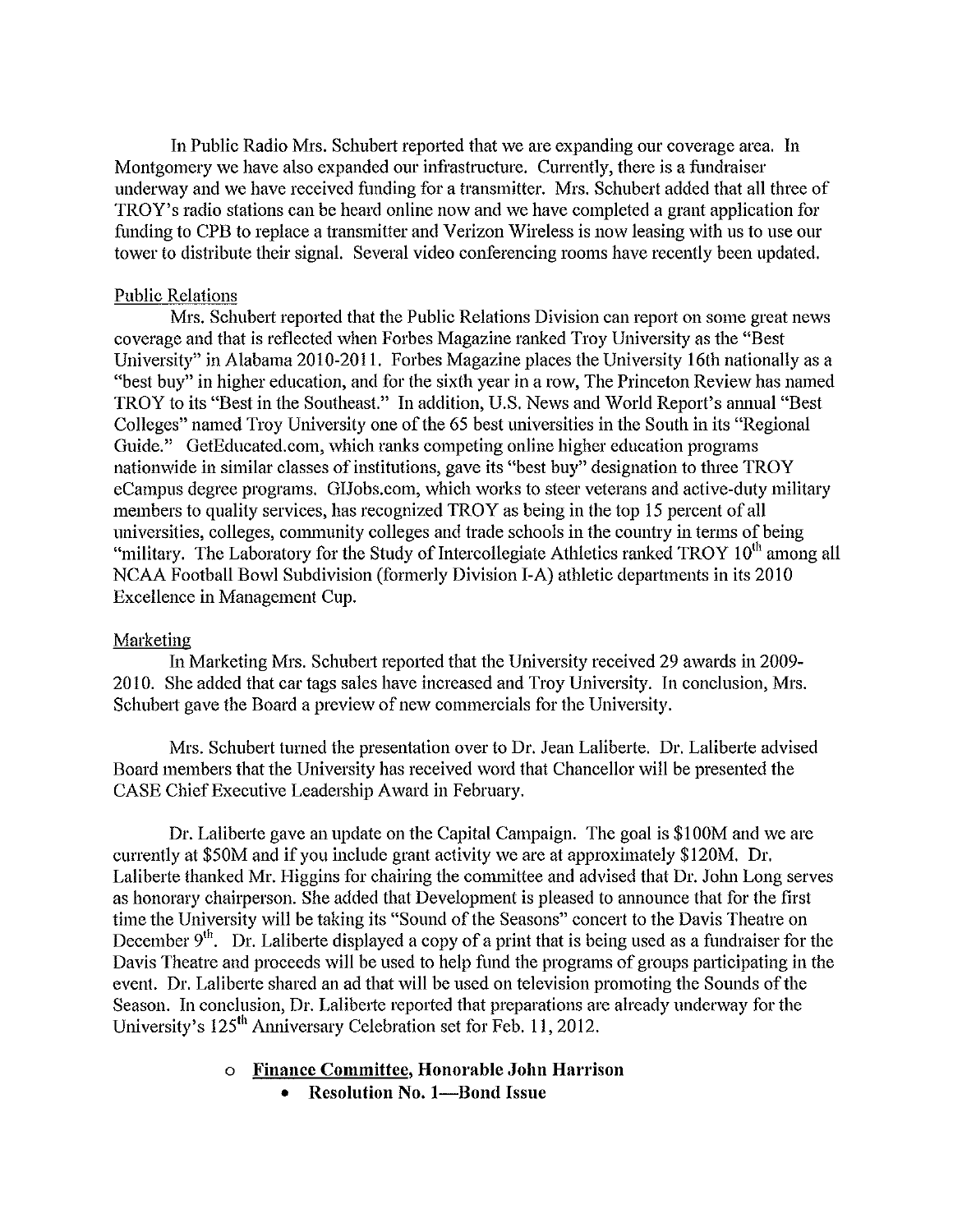Mr. Harrison reported that the Board Finance Committee met last week to discuss the bond issue. He provided highlights of the resolution being presented today and then turned the meeting over to Dr. Jim Bookout.

Dr. Bookout introduced Louis Cardinal, Thornton Parish, and team Kurt Gwathney and Will Sellers of Balch & Bingham, who worked with the University on the bond issue.

Dr. Bookout said that the proposed 2010 bond issue will refund 1998, 2001, 2003, 2004 Series debt totaling \$2 lM. The University is currently under the 1969 Parity Bond Resolution which requires Surety Bond and cash debt reserve. The proposed resolution today will also offer the option to refund 2005 and 2007 bonds totaling \$18M and provide new money totaling \$16M. The primary purpose of the bond issue today would be to fund Alumni Hall renovation and to fund a portion of Trojan Arena.

Advantages of refunding reported by Dr. Bookout would be the elimination of debt reserve fund requirement and provide a lower interest rate. He noted that Series 1998, 2001, 2003 & 2004 bonds can be refunded in today's market at a net present value savings in excess of \$I.3M.

Further, Dr. Bookout provided a breakdown of current debt obligations considered for refunding.

The following is a summary of Resolution No. I. This summary was provided to Board members prior to the meeting. Resolution No. I in its entirety follows the summary.

## **SUMMARY OF SALIENT PROVISIONS: PROPOSED ISSUANCE OF TROY UNIVERSITY FACILITIES REVENUE BONDS**

At the meeting of October 16, 2010, the Board will be asked to consider and approve a Series 2010 Bond Resolution authorizing the issuance by the University of Facilities Revenue Bonds, Series 2010 in an expected aggregate principal amount of \$37,000,000, and not to exceed \$60,000,000 (the "Series 2010 Bonds"), the proceeds of which will be applied to (a) renovation of Alumni Hall at the Troy campus, (b) completion of construction and equipping at the Troy campus of a new multipurpose sports complex, (c) refunding of the University's General Student Fee Revenue Bonds, Series 1998, dated September 1, 1998, which are currently outstanding in the aggregate principal amount of \$5,195,000, General Student Fee Revenue Bonds, Series 2001, dated August I, 2001, which are currently outstanding in the aggregate principal amount of \$6,710,000, General Student Fee Revenue Bonds, Series 2003, dated December I, 2003, which are currently outstanding in the aggregate principal amount of \$6,040,000, General Student Fee Revenue Bonds, Series 2004, dated January 1, 2004, which are currently outstanding in the aggregate principal amount of \$3,170,000, as well as the refunding of the University's General Student Fee Revenue Bonds, Series 2005, dated May 1, 2005, which are currently outstanding in the aggregate principal amount of \$5,995,000, and General Student Fee Revenue Bonds, Series 2007, dated July 1, 2007, which are currently outstanding in the aggregate principal amount of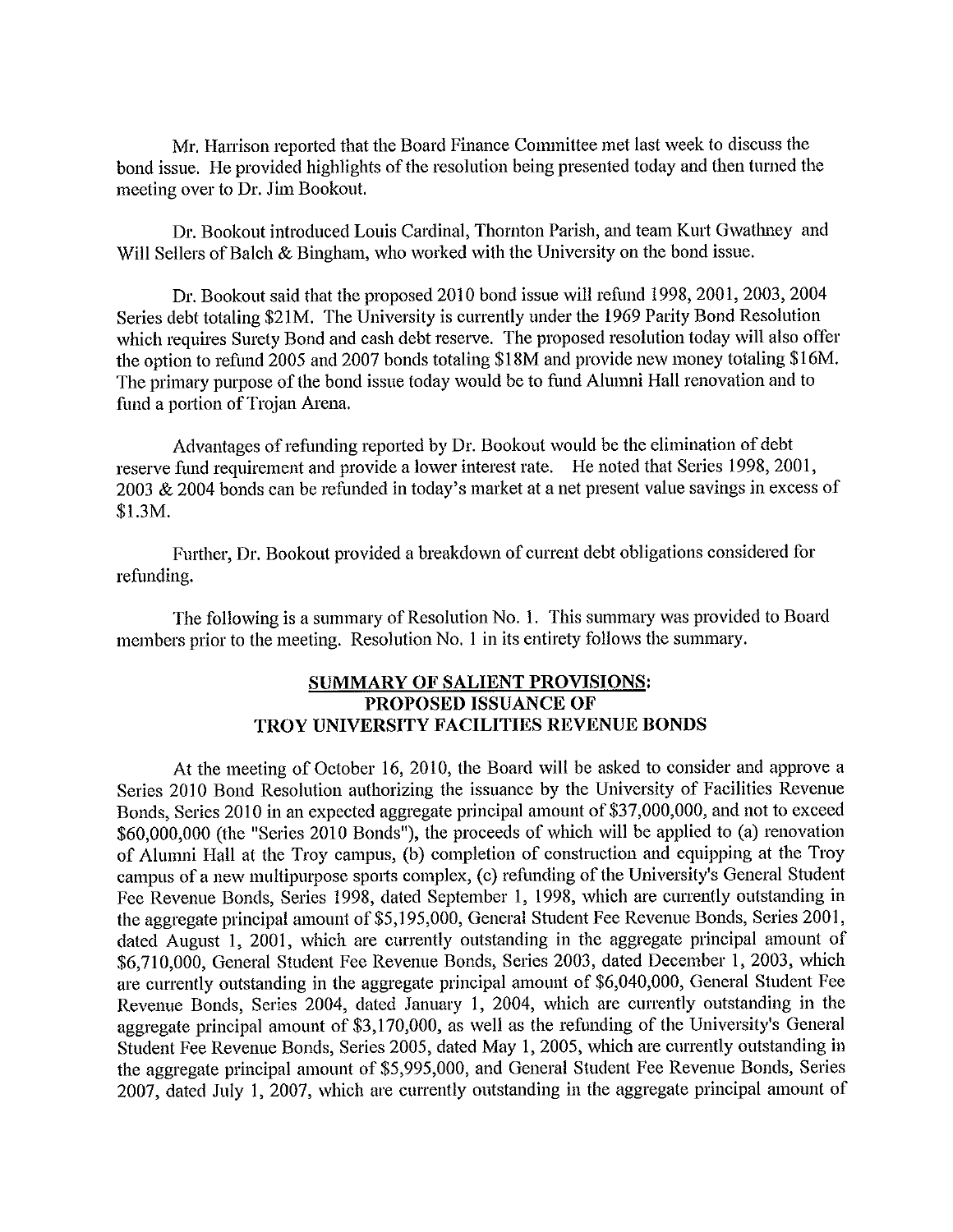\$13,000,000, if determined to be advantageous to the University, (d) fund the reserve requirement under the prior bond resolution adopted by the Board on August 15, 1969 with regard to the bonds that will remain outstanding thereunder and (e) the payment of the costs of issuance in respect of the Series 2010 Bonds.

The Series 2010 Bonds will be authorized to be issued, subject to the discretion of the Chancellor and Treasurer of the University, in one or more series, on a federally tax-exempt, other tax-favored basis and/or taxable basis, subject, among other things, to the approving legal opinion of bond counsel to the University. The Series 2010 Bond Resolution will entrust to the determination of the Chancellor and Treasurer the terms and provisions of the Series 2010 Bonds and of the sale thereof, including the precise aggregate principal amount, the purposes, the principal amortizations, the interest rates and interest-rate bases (tax-exempt, other tax-favored and/or taxable basis) and the redemption provisions thereof, as well as the sale price and the initial purchaser or purchasers thereof. The Series 2010 Bond Resolution will authorize the Chancellor and Treasurer to apply for and, if cost effective, to obtain a municipal bond insurance policy and/or other form of credit enhancement covering all or any part of the Series 2010 Bonds, such that the Series 2010 Bonds will trade as securities with a credit rating superior to that of the University on a stand-alone basis.

Following Dr. Bookout's presentation Mr. Harrison presented Resolution No. **1,** on behalf of the Board Finance Committee, for adoption.

Resolution No. **1 ACTION: Mr. Harrison made a motion to adopt Resolution No. 1. A second to the motion was made by Mr. Owen. There was no further discussion and Resolution No. 1 was adopted as presented.** 

**Resolution** No. **1** 

# **TROY UNIVERSITY**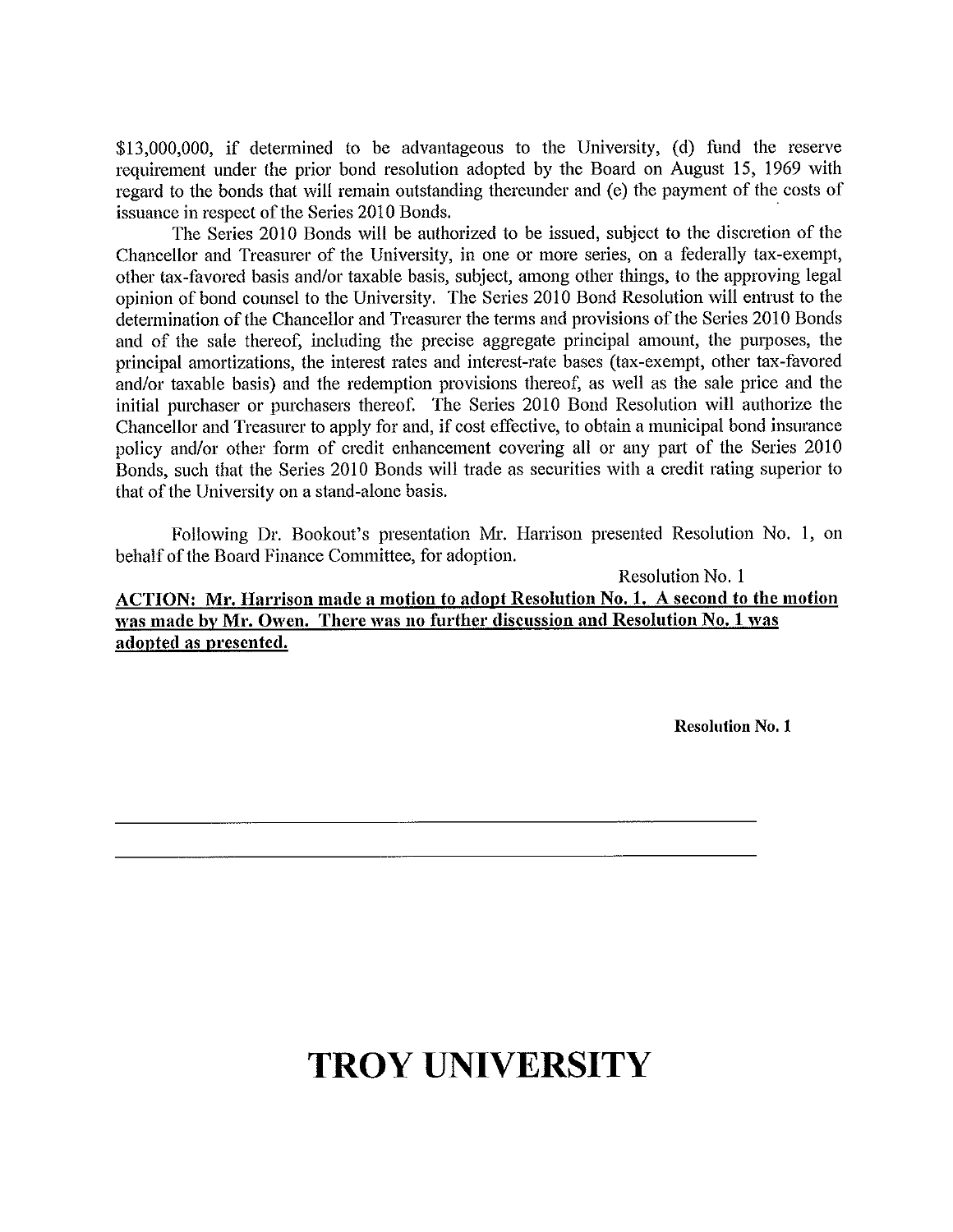# **FACILITIES REVENUE BONDS**

## **SERIES 2010 BOND RESOLUTION**

Adopted October 16, 2010

 $\sim$ 

 $\sim 10^{-11}$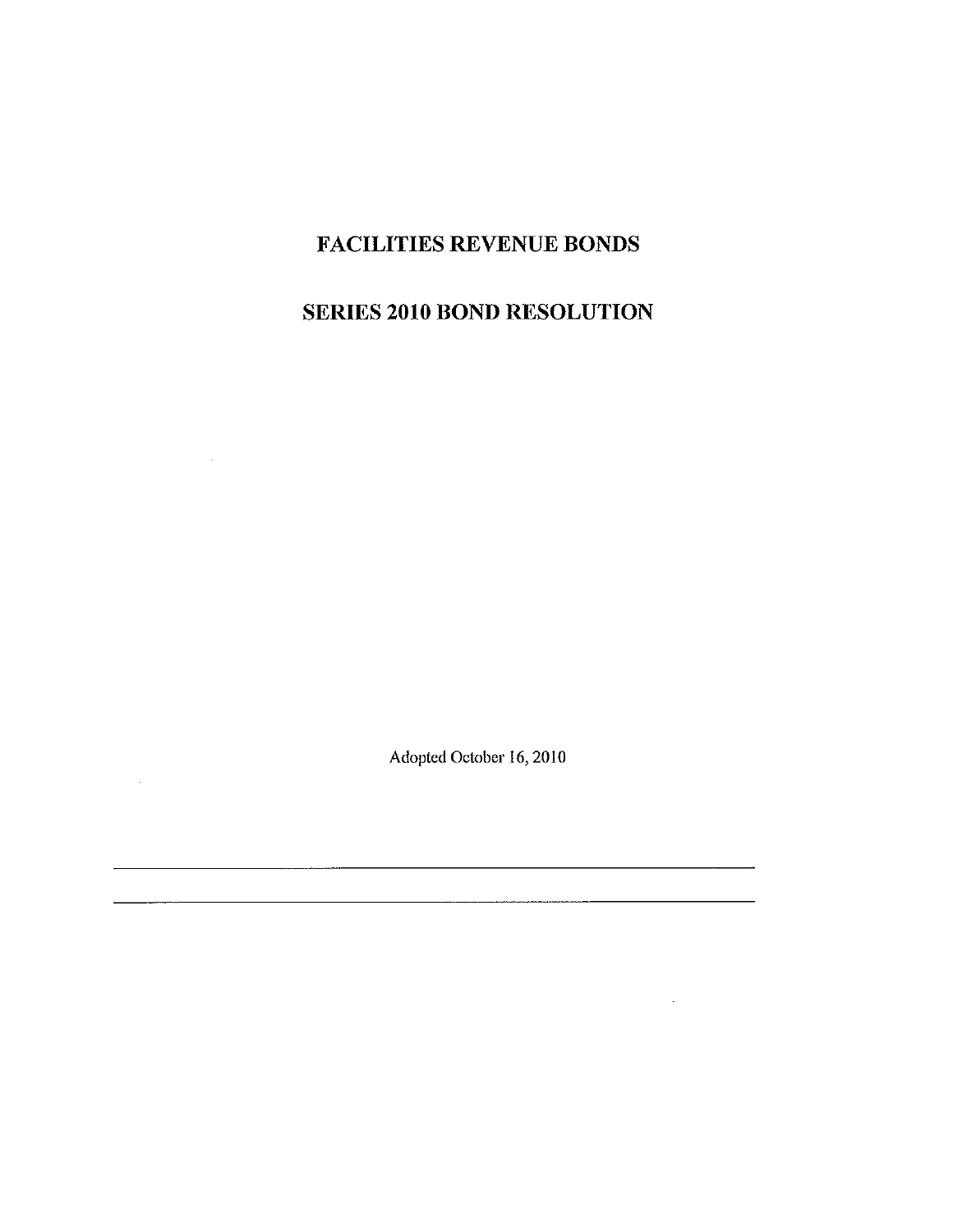## **FACILITIES REVENUE BONDS**

## **SERIES 2010 BOND RESOLUTION**

## INDEX

Page

| <b>ARTICLE I</b>   |                                                |
|--------------------|------------------------------------------------|
| <b>ARTICLE II</b>  | FINDINGS, DETERMINATIONS AND REPRESENTATIONS12 |
|                    |                                                |
| <b>ARTICLE III</b> |                                                |
|                    |                                                |
|                    |                                                |
|                    |                                                |
|                    |                                                |
|                    |                                                |
| <b>ARTICLE IV</b>  |                                                |
| <b>ARTICLE V</b>   |                                                |
|                    |                                                |
| <b>ARTICLE VI</b>  |                                                |
| <b>ARTICLE VII</b> |                                                |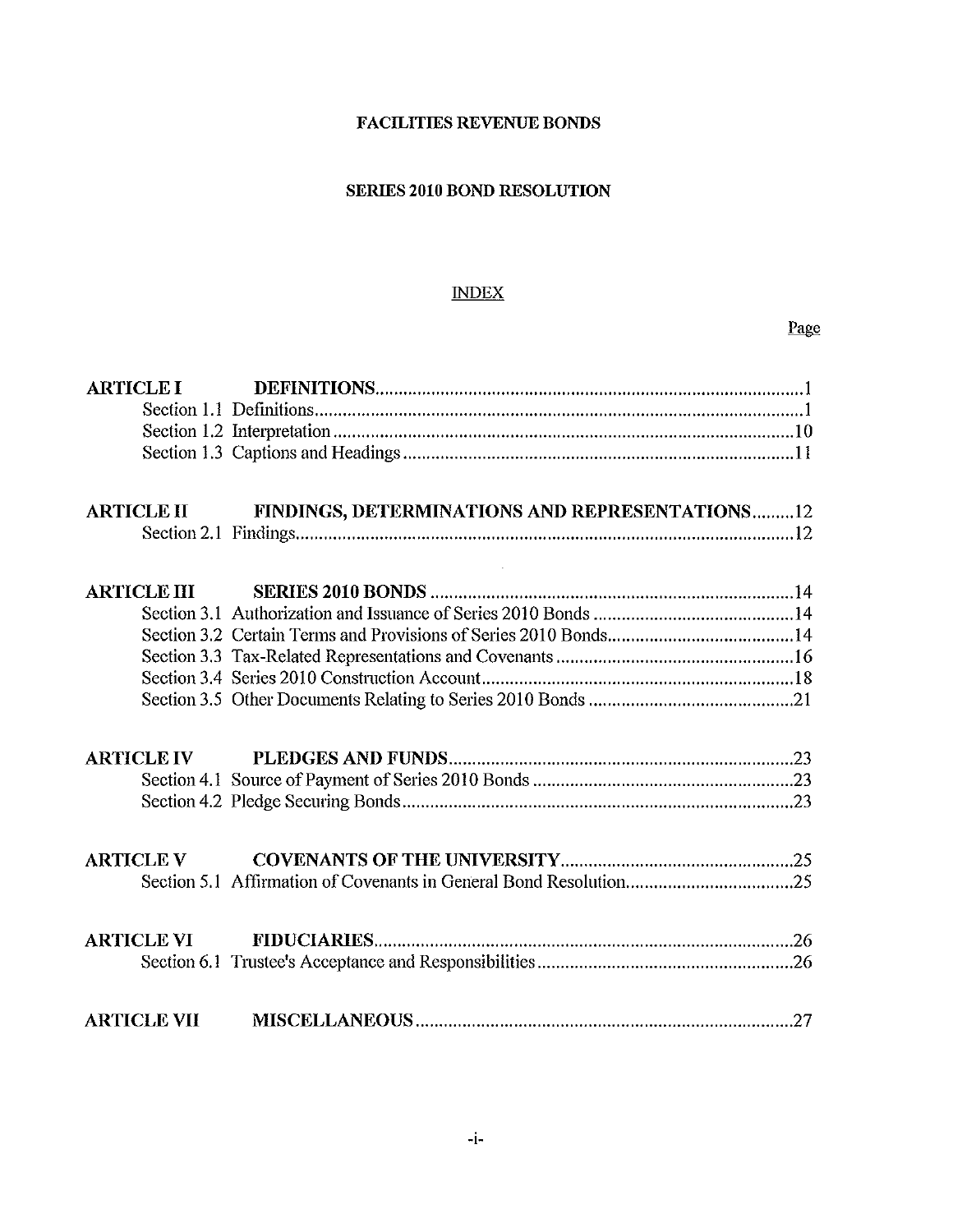## Page

 $\mathcal{L}^{\text{max}}_{\text{max}}$  .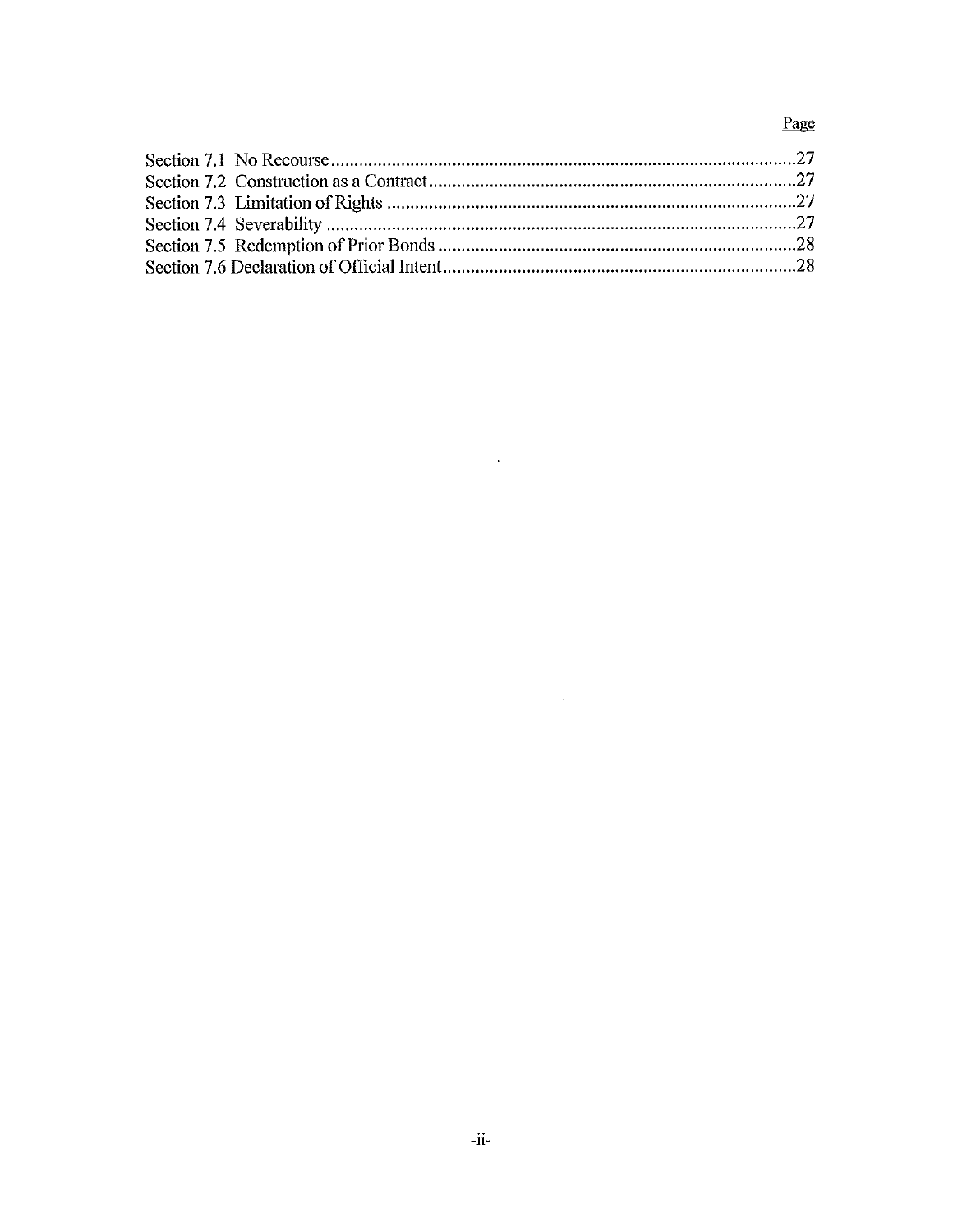**RESOLUTION PROVIDING FOR THE ISSUANCE BY TROY UNIVERSITY AUTHORIZING THE ISSUANCE OF UP TO \$60,000,000 IN AGGREGATE PRINCIPAL AMOUNT OF FACILITIES REVENUE BONDS, SERIES 2010** 

WHEREAS, the University has determined that it is necessary, advisable, in the interest of the University and in the public interest that the University issue its facilities revenue bonds under the General Bond Resolution to refund certain Prior Bonds and to provide funds for the purchase, construction, enlargement or alteration certain Facilities as described herein.

**NOW, THEREFORE, BE IT RESOLVED BY THE BOARD OF TRUSTEES OF TROY UNIVERSITY,** as follows:

#### **ARTICLE I**

#### **DEFINITIONS**

Section 1.1 Definitions. In addition to the words and terms defined in the General Bond Resolution, which are incorporated herein by reference, unless the context or use clearly indicates another or different meaning or intent:

"Additional Bonds" means any Bonds issued in accordance with Section 2.3 of the General Bond Resolution.

"Affiliate" means, as to any Person, any other Person that directly, or indirectly, through one or more intermediaries, controls or is controlled by, or is under common control with, that Person.

"Auxiliary Enterprise Revenues" means all amounts received or collected by or on behalf of the University from the use and operation of Auxiliary Enterprises, including all revenues, rents, fees, charges or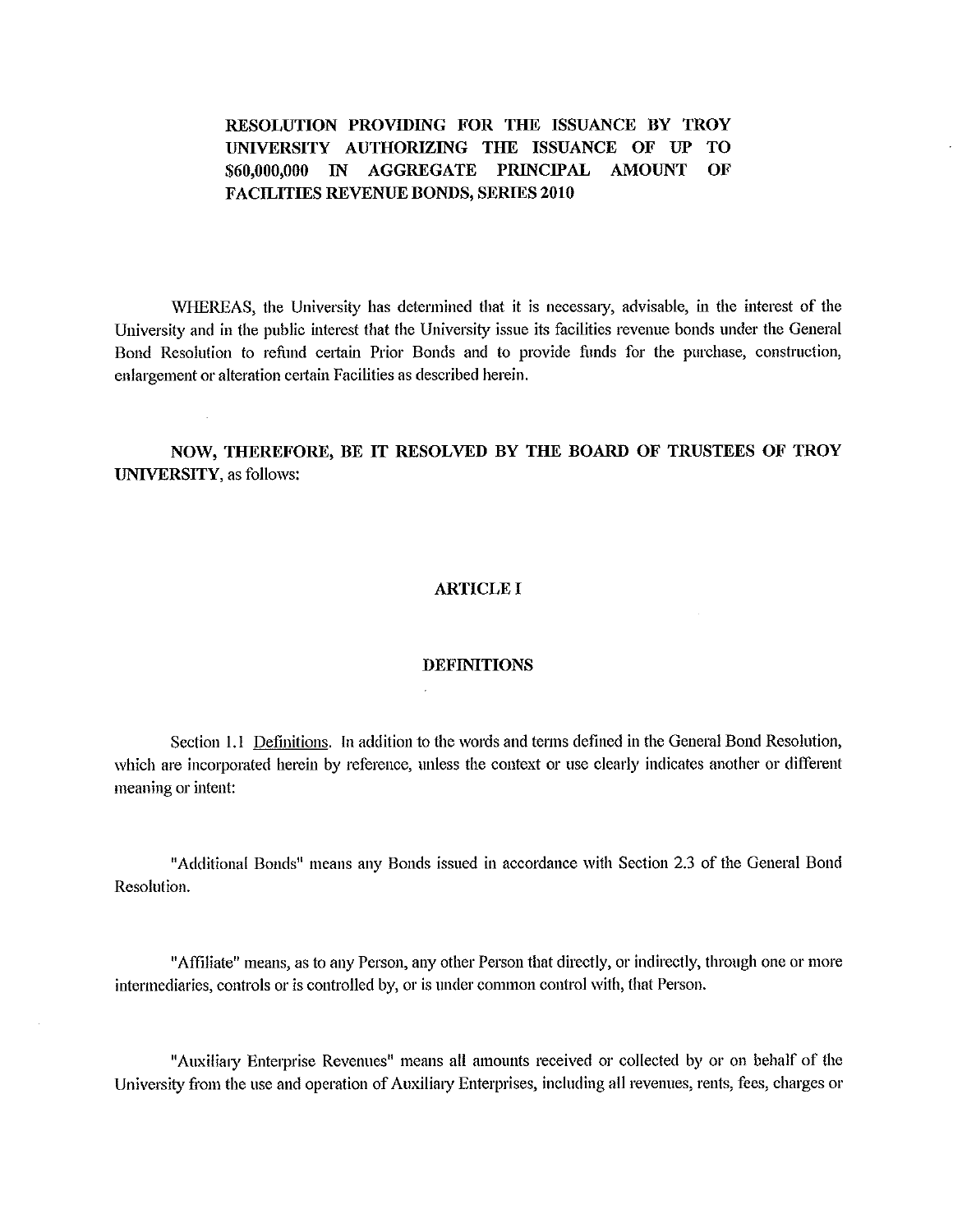other income of any kind from any source, including without limitation any proceeds of business intenuption insurance and temporary condemnation awards in respect of Auxiliary Enterprises.

"Auxiliary Enterprises" means all facilities operated by or on behalf of the University offering or providing goods and/or services ancillary to and apart from the provision of education or the administration of the University, including without limitation facilities offering or providing housing, dining, books and supplies, athletic events, cultural or entertainment events, and similar functions or purposes.

"Board" means the Board of Trustees of the University and any successor to its duties.

"Bond Counsel" any attorney or firm of attorneys nationally recognized on the subject of municipal bonds whose opinions are generally accepted by purchasers of municipal bonds.

"Bond Fund" means the Bond Fund which was created and established by Section 4.3 of the General Bond Resolution.

"Bonds" means the Series 2009 Bonds, the Series 2010 Bonds and any Additional Bonds hereafter issued pursuant to the provisions of the General Bond Resolution.

"Business Day" means any day other than a day on which banking institutions are required or authorized to remain closed in either of the following locations: (i) the city in which the Trustee's Office is located, or (ii) the City of New York, New York.

"Chancellor" means the Chancellor of the University.

"Code" means the Internal Revenue Code of 1986, as amended. References to the Code and Sections thereof include relevant applicable temporary, proposed or final regulations thereunder and under any predecessor provisions of the Internal Revenue Code of 1954, as amended.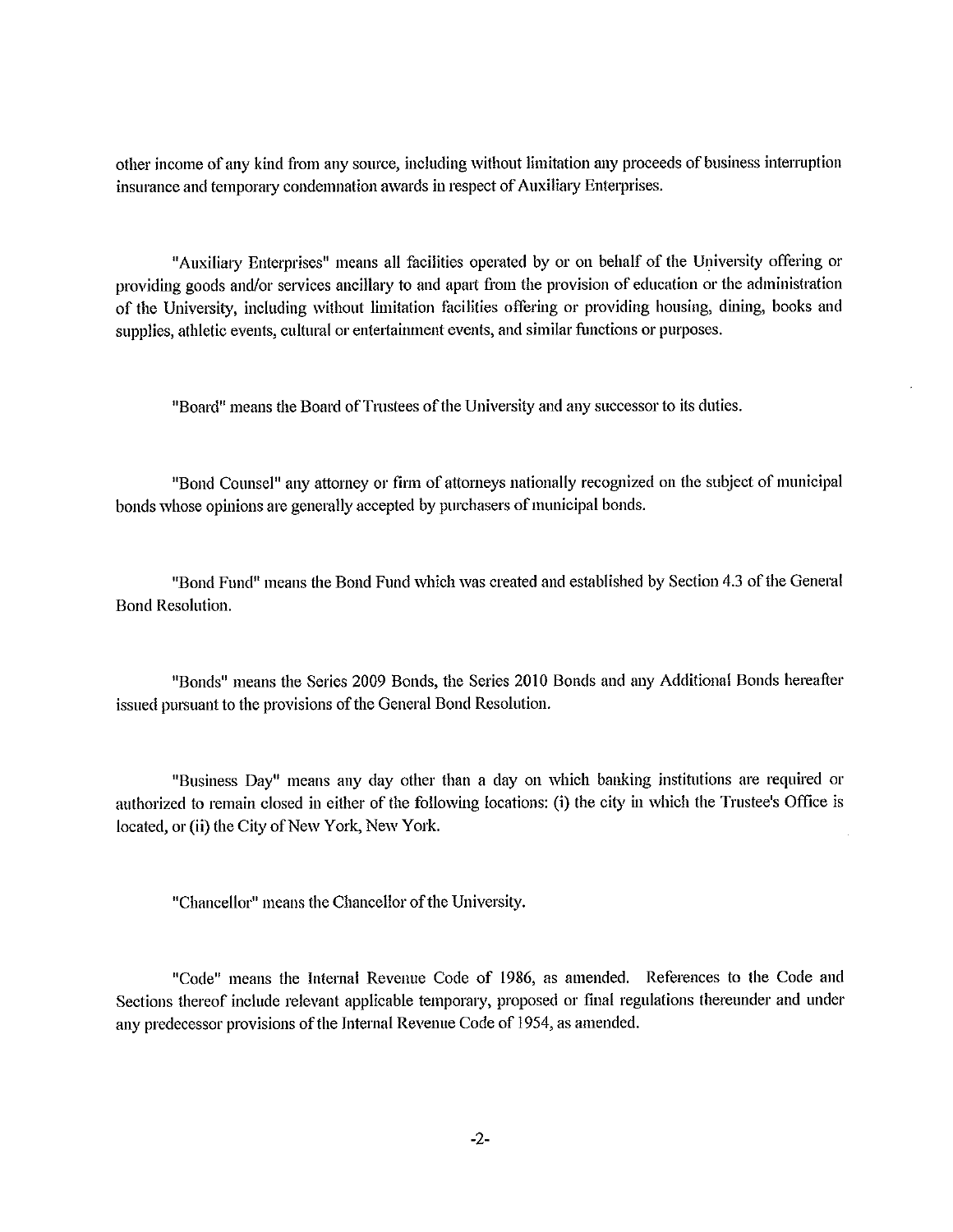"Credit Enhancement" means a municipal bond insurance policy, a letter of credit, a smety bond or other credit enhancement facility covering the payment of debt service on any Bonds.

"Determination Document" means a certificate of the University, executed by the Chancellor and Treasurer and delivered on or prior to the Issue Date of any Bonds, which (a) determines or prescribes any terms, provisions and other matters relative to those Bonds that are authorized and entrusted by the applicable Series Resolution to be determined or prescribed therein, and (b) as such, constitutes an integral part of such Series Resolution.

"Extraordinaty Services" and "Extraordinaty Expenses" mean all services rendered and all expenses incurred under the General Bond Resolution other than Ordinary Services and Ordinary Expenses.

"Facilities" means, as provided by State law, the pmchase, construction, enlargement or alteration of any buildings or other improvements, including dormitories, dining halls, classrooms, laboratories, libraries, stadiums, administration buildings and any other buildings and apputtenances thereto suitable for use by the University, the acquisition of furniture and equipment for any thereof, the purchase of land, the beautification of grounds and the constrnction of swimming pools, tennis courts, athletic fields and other facilities for physical education, all for use by the University; and such other capital purposes as may hereafter be authorized or permitted under State law.

"Fiduciaries" means the Trustee, the Registrar and any Paying Agent, and their respective successors and assigns.

"Fiscal Year" means the period of twelve (12) months from October !st of one year through and including September 30th of the following year, or such other fiscal year as may hereafter be adopted by the Board.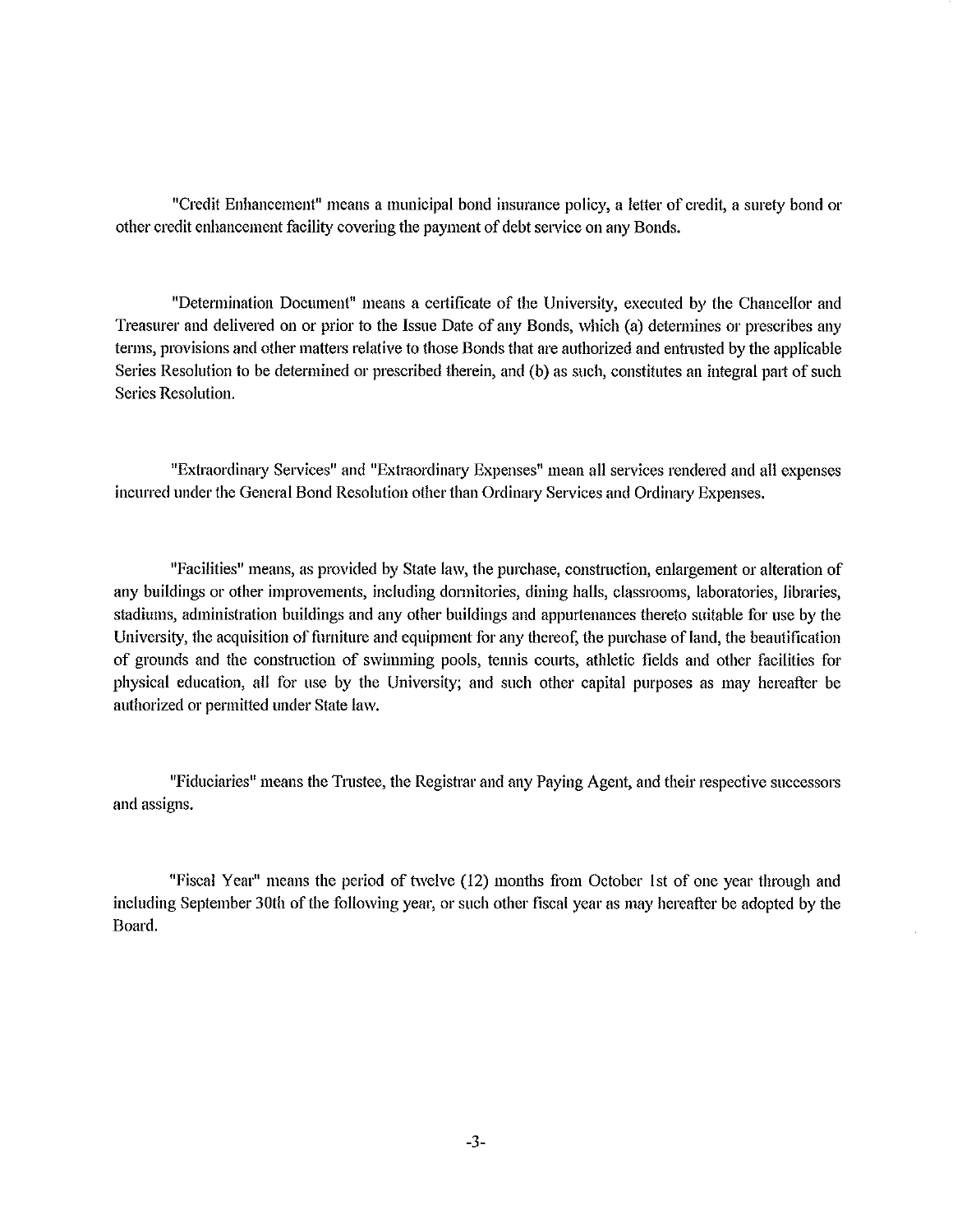"Funds" means the Bond Fund and any other Fund that may hereafter be established with the Trustee in connection with any series of Bonds, as contemplated in Section 2.4(c)(13) of the General Bond Resolution.

"General Bond Resolution" means Resolution No. 3 adopted by the Board on July 24, 2009, as the same may hereafter be amended or supplemented in accordance with the provisions hereof.

"General Student Fees" means the tuition payable by students attending the University and available for any general purpose authorized or approved by the Board, but excludes Special Student Fees.

"Govennnent Obligations" means (a) direct obligations of the United States of America for the full and timely payment of which the full faith and credit of the United States of America is pledged, or (b) obligations issued by a Person controlled or supervised by and acting as an instrumentality of the United States of America, the full and timely payment of the principal of, premium, if any, and interest on which is fully and unconditionally guaranteed as a full faith and credit obligation by the United States of America.

"Holder" or "Bondholder" means the Person in whose name a Bond is registered on the books kept and maintained by the Registrar for the registration and transfer of Bonds.

"Issue Date" means, as to the Series 2010 Bonds, the date or dates of the initial authentication and delivery thereof.

"Maximum Annual Debt Service" means the maximum amount payable annually in any Fiscal Year as principal of and interest on all outstanding Bonds or Prior Bonds, as the case may be.

"Moody's" means Moody's Investors Service, Inc., New York, New York.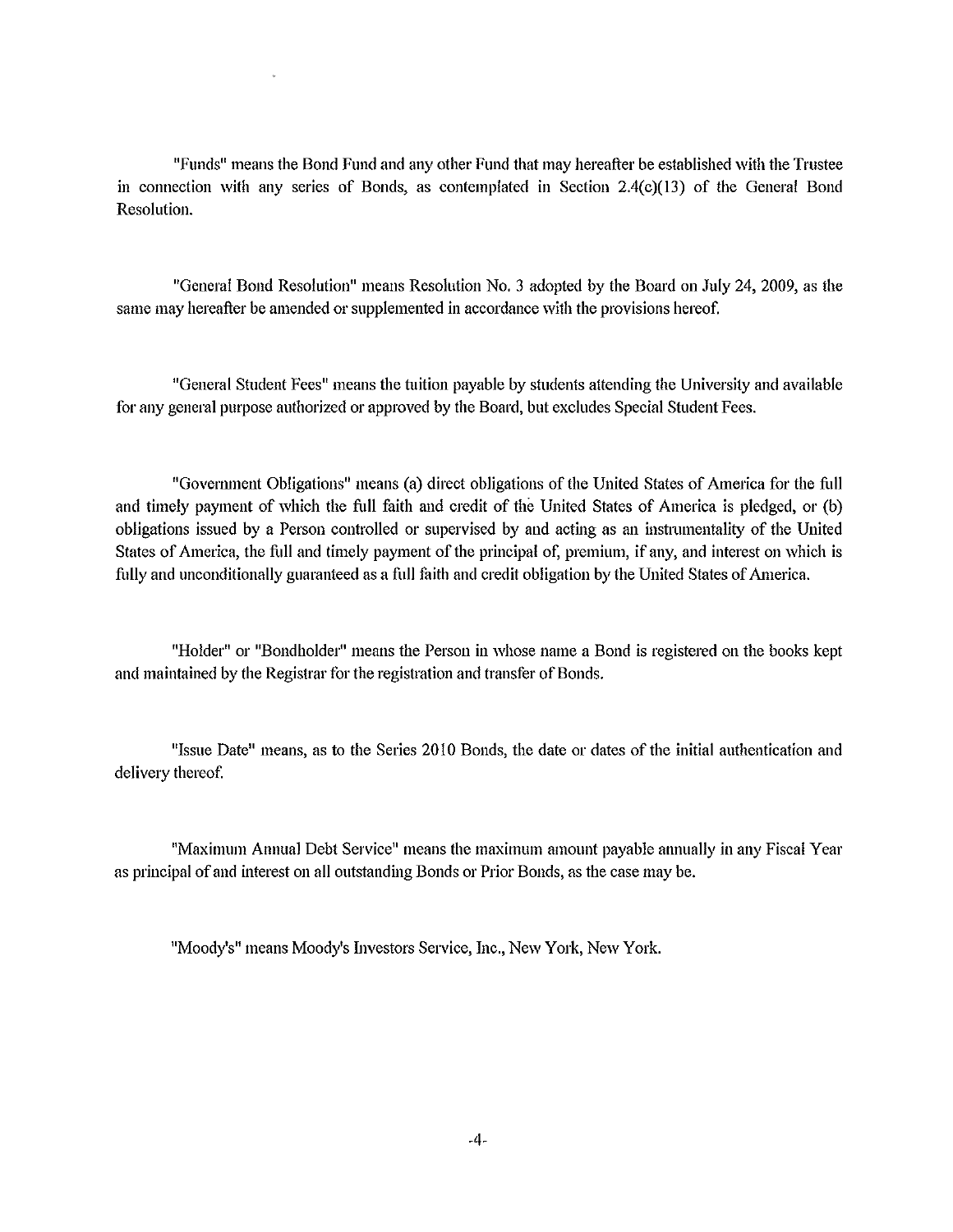"Net Proceeds", when used with reference to the Series 2010 Bonds, means the face amount of the Series 20 IO Bonds, plus accrued interest and premium, if any, less original issue discount and less proceeds deposited in a reserve fund, if any.

"Ordinary Services" and "Ordinary Expenses" mean those services normally rendered and those expenses normally incurred by a trustee or other fiduciary under instruments similar to this General Bond Resolution.

"Outstanding", as applied to Bonds, means all Bonds which have been authenticated and delivered under the General Bond Resolution, except:

(a) Bonds cancelled upon surrender, exchange or transfer, or because of payment or redemption prior to maturity;

(b) Bonds, or any portion thereof, for the payment, redemption or purchase for cancellation of which sufficient moneys have been deposited and credited with the Trnstee or any Paying Agents (whether upon or prior to the maturity, purchase or redemption date of those Bonds); provided, that if any of those Bonds are to be redeemed prior to their maturity, notice of that redemption shall have been given or arrangements satisfactory to the Trustee shall have been made for giving notice of that redemption, or waiver by the affected Holders of that notice satisfactory in form to the Trustee shall have been filed with the Trustee; and

( c) Bonds in exchange for or in lieu of which others have been authenticated and delivered under Section 2.8 hereof;

provided, however, that in determining whether the Holders of the requisite principal amount of Bonds Outstanding have given any request, demand, authorization, direction, notice, consent or waiver hereunder, Bonds owned by the University, any other obligor with respect to the Bonds or any Affiliate of either of the foregoing shall be disregarded and deemed not to be Outstanding; except that, in determining whether the Trustee shall be protected in relying upon any such request, demand, authorization, direction, notice, consent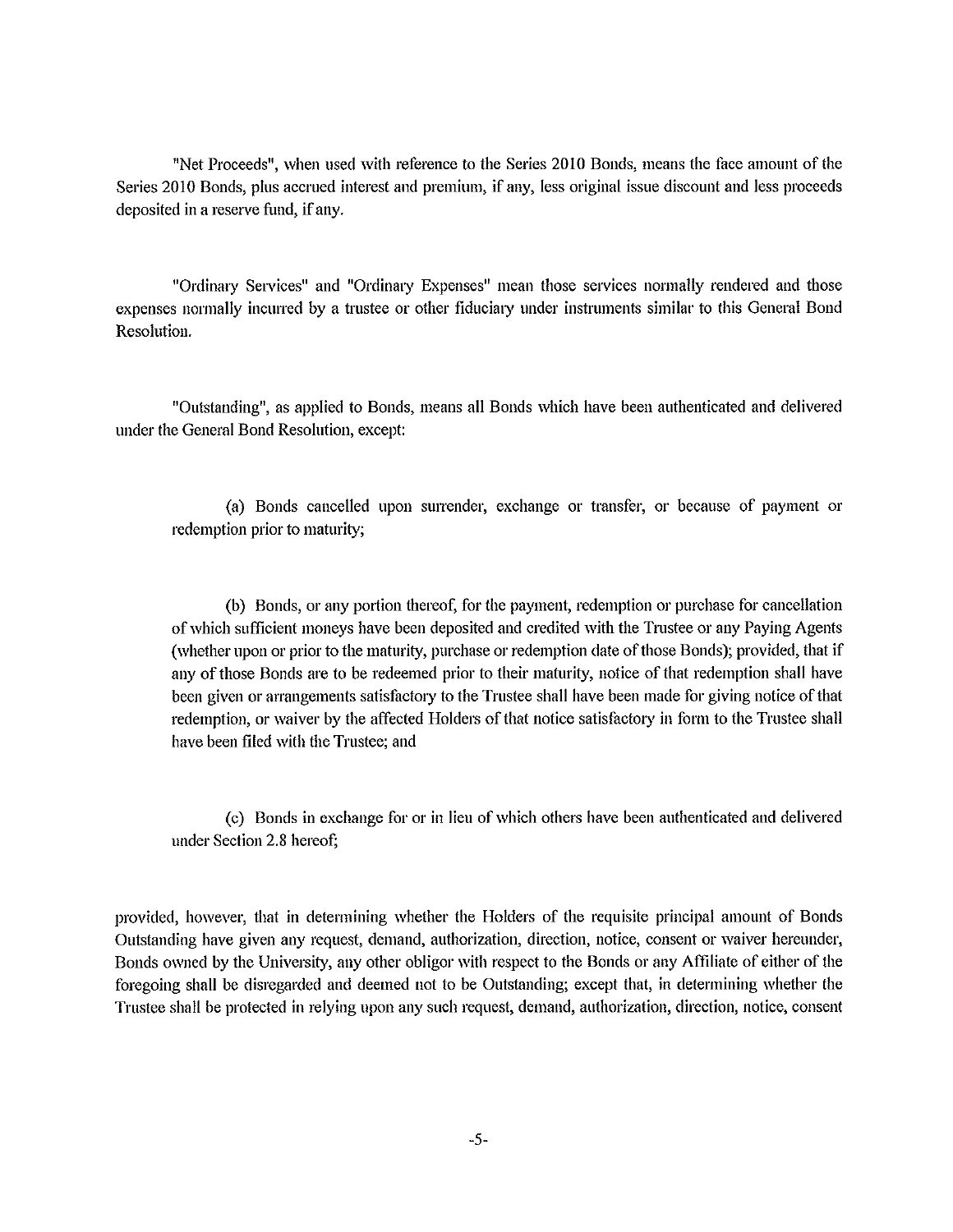or waiver, only Bonds which the Trustee knows to be so owned shall be disregarded. Bonds so owned which have been pledged in good faith may be regarded as Outstanding for such purposes if the pledgee establishes to the satisfaction of the Trustee the pledgee's right so to act with respect to such Bonds and that the pledgee is not the University, any other obligor with respect to the Bonds or any Affiliate of either of the foregoing. The term "Outstanding", when used in this General Bond Resolution with reference to Prior Bonds authenticated and delivered under the Prior Bond Resolution, shall have the same definition and be subject to the same exceptions.

"Paying Agent" means the Trustee and any other bank or trust company designated as a Paying Agent by or in accordance with Section 6.9 of the General Bond Resolution.

"Person" includes natural persons, firms, associations, partnerships, trusts, corporations, limited liability companies and public bodies.

"Prior Bond Resolution" means the resolution adopted by the Board on August 15, 1969 entitled "A RESOLUTION PROVIDING FOR THE CONSTRUCTION OF IMPROVEMENTS TO THE STADillM AT THE CAMPUS OF TROY STATE UNIVERSITY, AT TROY, ALABAMA, FOR THE FINANCING THEREOF BY THE ISSUANCE OF REVENUE BONDS IN THE PRINCIPAL AMOUNT OF \$70,000, PAYABLE FROM STUDENT FEES FOR THE SECURING OF THE PAYMENT OF THE PRINCIPAL OF AND THE INTEREST ON SUCH BONDS; RESERVING THE RIGHT TO ISSUE ADDITIONAL BONDS PAYABLE FROM SUCH FEES ON A PARITY OF LIEN WITH SUCH BONDS, AND MAKING PROVISIONS INCIDENT THERETO," as modified, amended and supplemented by resolutions supplemental thereto numbered Nos. 1, 9 and 15 adopted by the Board on August 14, 1970, May 30, 1997, and September 10, 2005, respectively.

"Prior Bonds" means the obligations heretofore issued by the University under and in accordance with the Prior Bond Resolution.

"Private Business Use" means use directly or indirectly in a trade or business carried on by a natural Person or in any activity carried on by a Person other than a natural person, excluding, however, use by a state or local governmental unit and use as a member of the general public.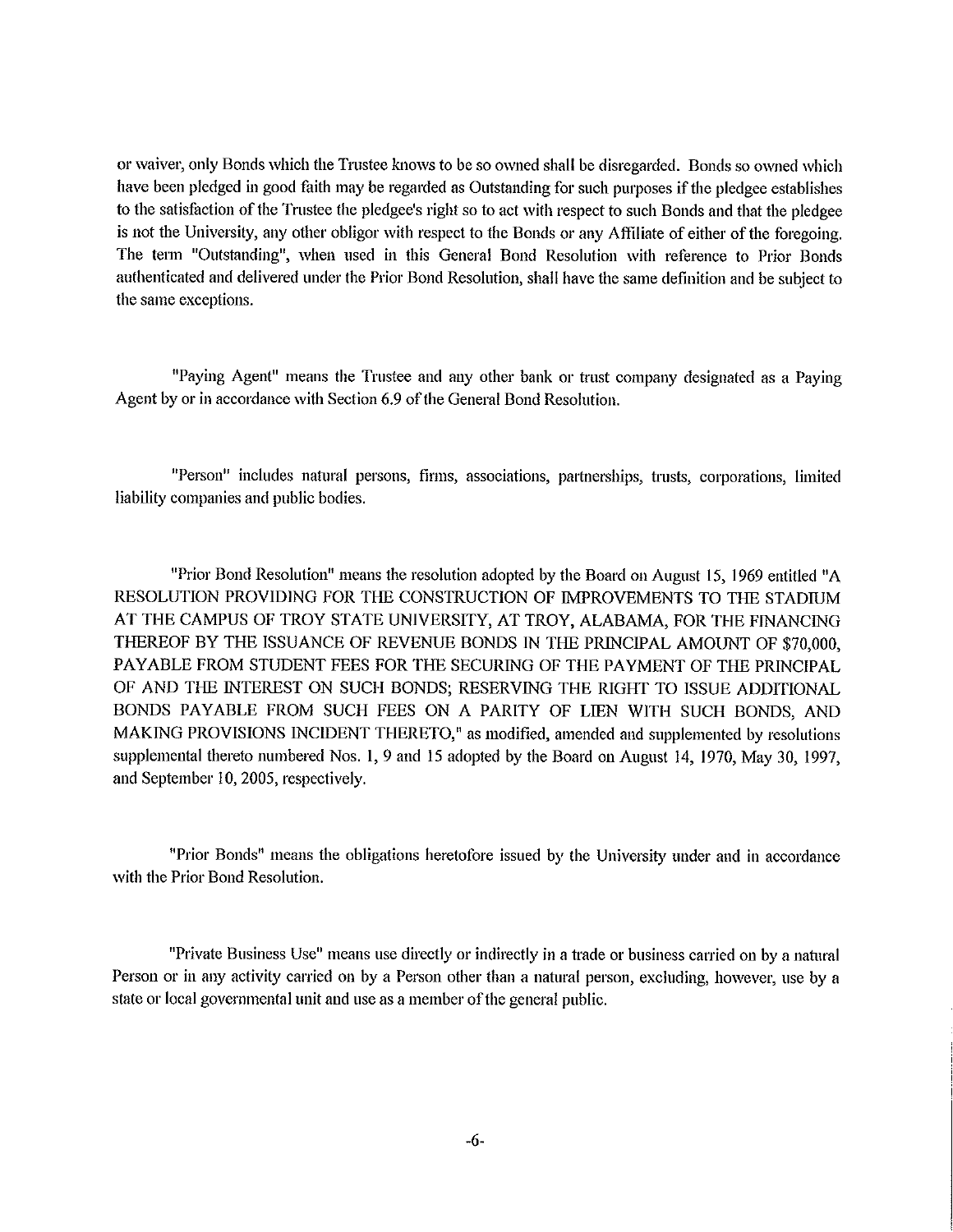"Purchaser" means the original purchaser or purchasers of any series of Bonds.

"Rating Agency" means Moody's or S&P, their respective successors and assigns, and any other nationally recognized securities rating agency.

"Record Date" means, as to any series of Bonds, the 15th day (whether or not a Business Day) next preceding an interest payment date with respect to those Bonds.

"Refunded Bonds" means the Series 1998 Bonds, Series 2001 Bonds, Series 2003 Bonds and Series 2004 Bonds; provided, that the Chancellor and the Treasurer may provide in the Series 2010 Determination Document to amend this definition to so as not to refund certain of such prior Bonds or to only refund a portion thereof or to refund additional Prior Bonds as provided herein.

"Refunded Bonds Trustee" means Regions Bank as trustee under the Prior Bond Resolution pursuant to which the Refunded Bonds were issued.

"Register" means the books kept and maintained by the Registrar for registration and transfer of Bonds.

"Registrar" means the Trustee.

"Resolution" means a resolution duly adopted by the Board.

"S&P" means Standard & Poor's Ratings Services, a division of The McGraw-Hill Companies, Inc.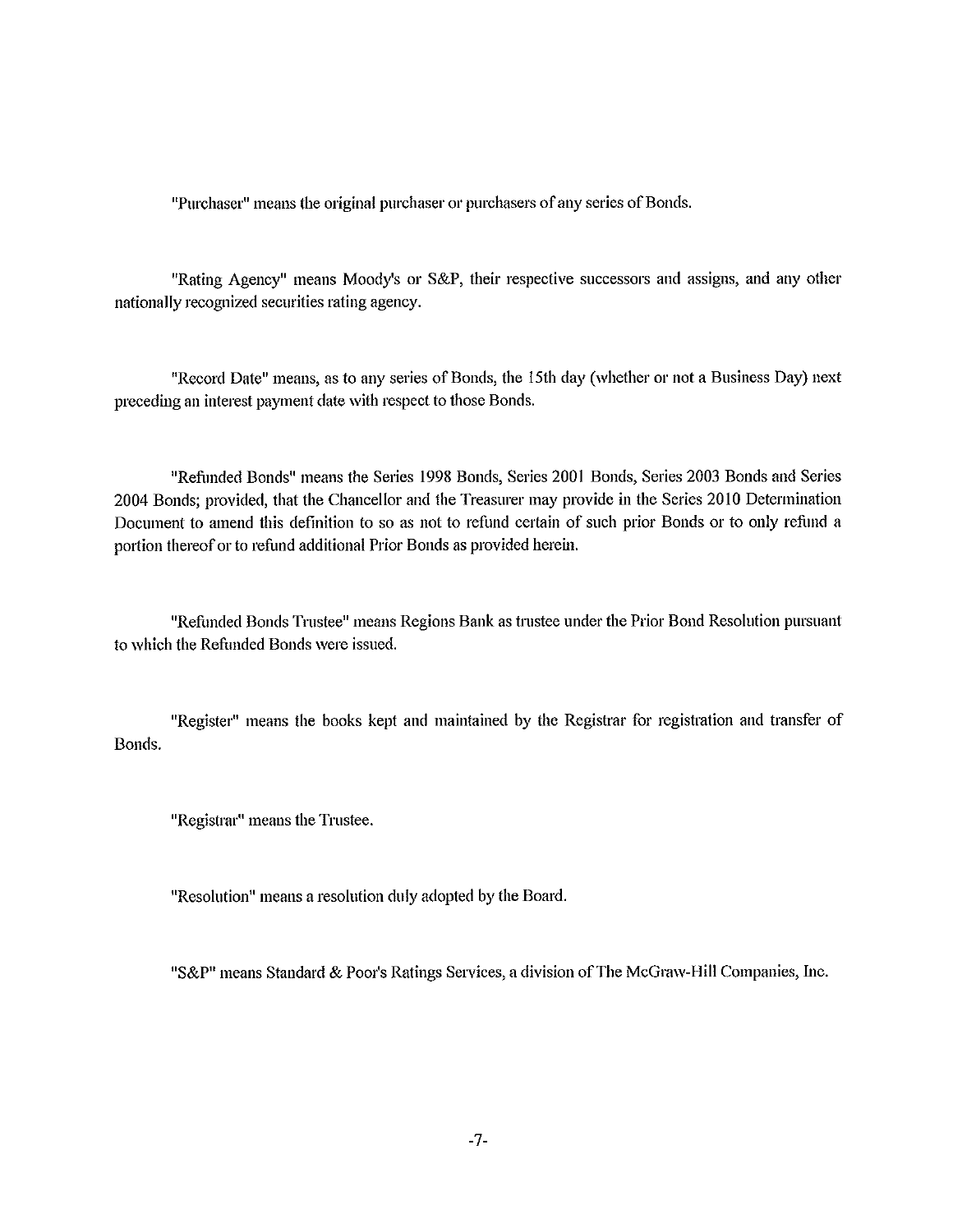"SEC" means the Securities and Exchange Commission.

"Series Resolution" means, as to the Series 2010 Bonds, this Resolution.

"Series 1998 Bonds" means the University's General Student Fee Revenue Bonds, Series 1998, dated September 1, 1998, and originally issued in the aggregate principal amount of \$9,350,000.

"Series 2001 Bonds" means the University's General Student Fee Revenue Bonds, Series 2001, dated August 1, 2001, and originally issued in the aggregate principal amount of \$13,750,000.

"Series 2003 Bonds" means the University's General Student Fee Revenue Bonds, Series 2003, dated December 1, 2003, and originally issued in the aggregate principal amount of \$7,880,000.

"Series 2004 Bonds" means the University's General Student Fee Revenue Bonds, Series 2004, dated January 1, 2004, and originally issued in the aggregate principal amount of \$5,475,000.

"Series 2009 Bonds" means the University's \$14,590,000 Facilities Revenue Bonds, Series 2009A and \$48,180,000 Taxable Facilities Revenue Bonds, Series 2009B (Build America Bonds), collectively.

"Series 2010 Bonds" means any of the Bonds authorized to be issued hereunder.

"Series 2010 Construction Account" means the account or accounts provided to be established in Section 3.4 hereof.

"Series 20 IO Detennination Document" means the Determination Document relative to the Series 2010 Bonds.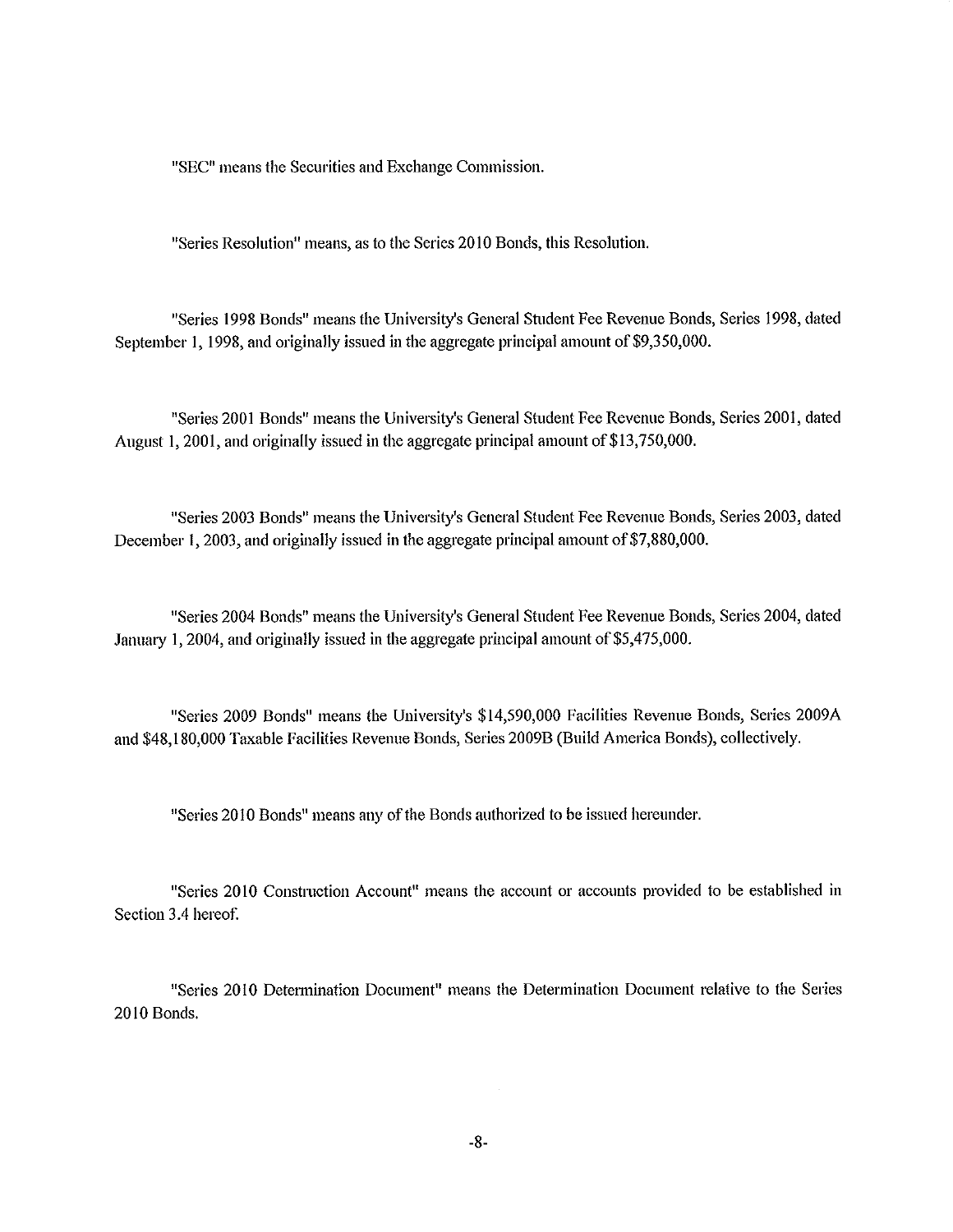"Series 2006 Bonds" means the \$22,410,000 Dormitory Revenue Bonds (Troy University Housing, LLC Project) Series 2006 dated September 1, 2006 and issued by The Troy Public Educational Building Authority to finance dormitory facilities which are leased to the University.

"Special Record Date" means, with respect to any Bond, the date established by the Trustee in connection with the payment of overdue interest on that Bond pursuant to Section 2.7 hereof.

"Special Student Fees" means all special fees or charges on students or prospective students now or hereafter levied by the University, in the nature of, and including, without limitation, all lab fees, change of course fees, transcript fees, student activity fees, general University fees, application fees, deferred payment fees, registration fees, continuing education fees, pre-college counseling fees, administrative fees, technology fees, withdrawal fees, and all other similar fees or charges (a) apart from and in addition to General Student Fees, and (b) exclusive of Auxiliary Enterprise Revenues.

"Supplemental Resolution" means any resolution of the Board adopted and becoming effective in accordance with the terms of the General Bond Resolution.

"State" means the State of Alabama.

 $\bar{z}$ 

"Tax Compliance Certificate" means a closing certificate of the University, executed by the Chancellor or Treasurer and delivered in connection with Bonds issued or issuable on a Tax-Exempt or Tax-Favored basis, which makes or contains such representations, covenants, elections or designations on the part of the University as Bond Counsel or the Purchaser thereof shall request to evidence the Tax-Exempt or Tax-Favored status, as the case may be, of those Bonds and the commitment of the University to maintain the **same.** 

"Taxable" means, when used in reference to Bonds, that interest thereon is includable in the gross income of any owner thereof for federal income tax purposes and that such Bonds are not Tax-Favored.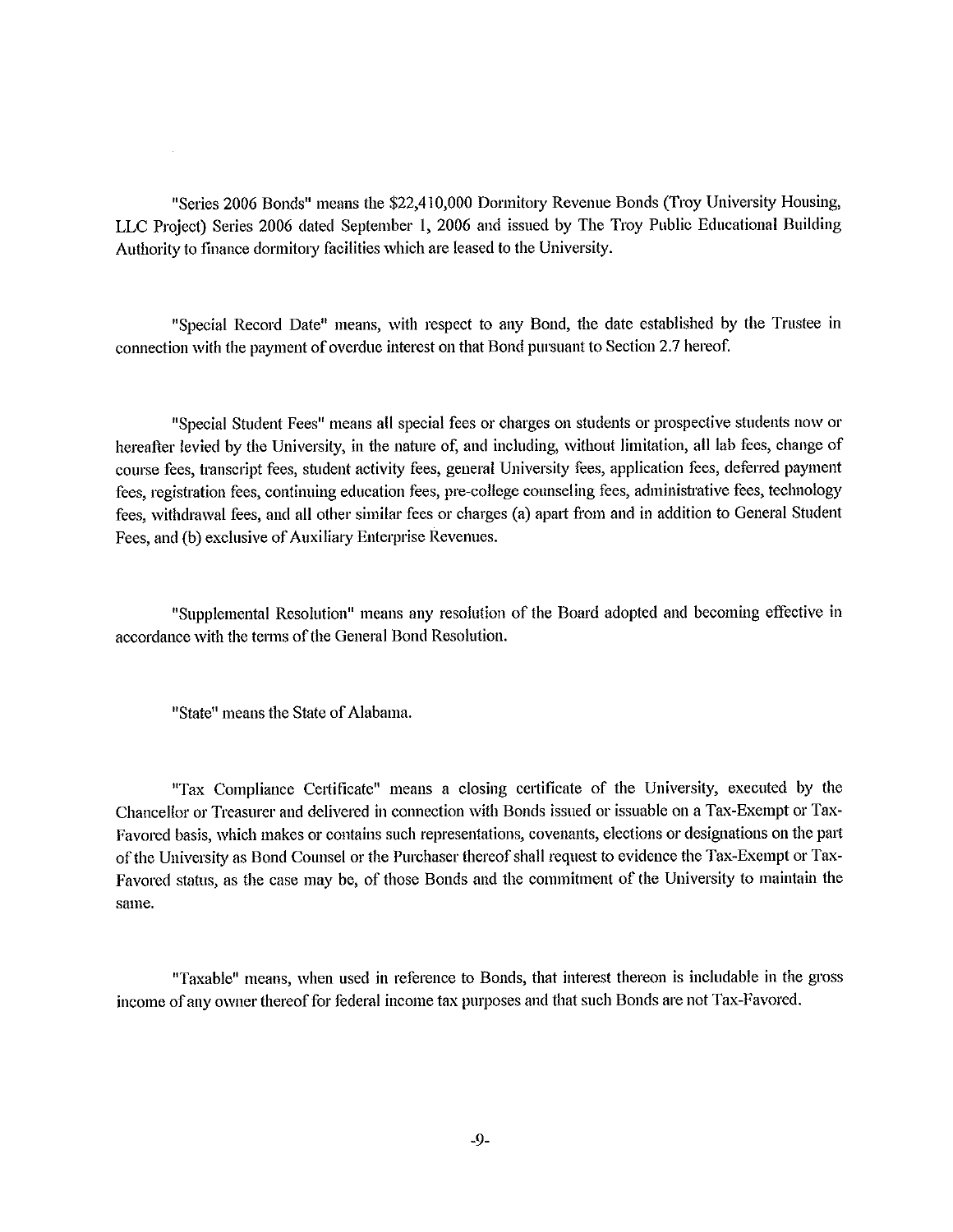"Tax-Exempt" means, when used in reference to Bonds, that interest thereon is excluded from gross income for federal income tax purposes under Section 103(a) of the Code.

"Tax-Favored" means, when used in reference to Bonds, that owners thereof are entitled to a credit for federal income tax pmposes, or that the University is entitled to a cash subsidy from the federal government, **in** respect of a portion of the interest thereon, **in** each case under Section 54AA of the Code.

"Treasurer" means the Treasurer of the University.

"Trustee" means the trnstee at the time serving as such under the General Bond Resolution, presently, Regions Bank, Birmingham, Alabama.

"Trustee's Office" means the office from time to time designated by the Trnstee, or its successor **in**  trust, as its principal corporate trust office for purposes of discharging its trusts and duties under the General Bond Resolution, which office as of the date hereof is located at 1901 Sixth Avenue North, 28th Floor, Birmingham, Alabama.

"University" means Troy University, a public corporation and instnnnentality of the State, its successors and assigns.

Section 1.2 Interpretation. Unless the context indicates otherwise, words importing the singular **number include the plural number, and vice versa; the terms "hereof', <sup>0</sup> hereby't, "herein", 11hereto",**  "hereunder" and similar terms refer to this Resolution; and the term "hereafter" means after, and the term "heretofore" means before, the date of adoption of this Resolution. Words of any gender include the correlative words of the other genders, unless the sense indicates otherwise.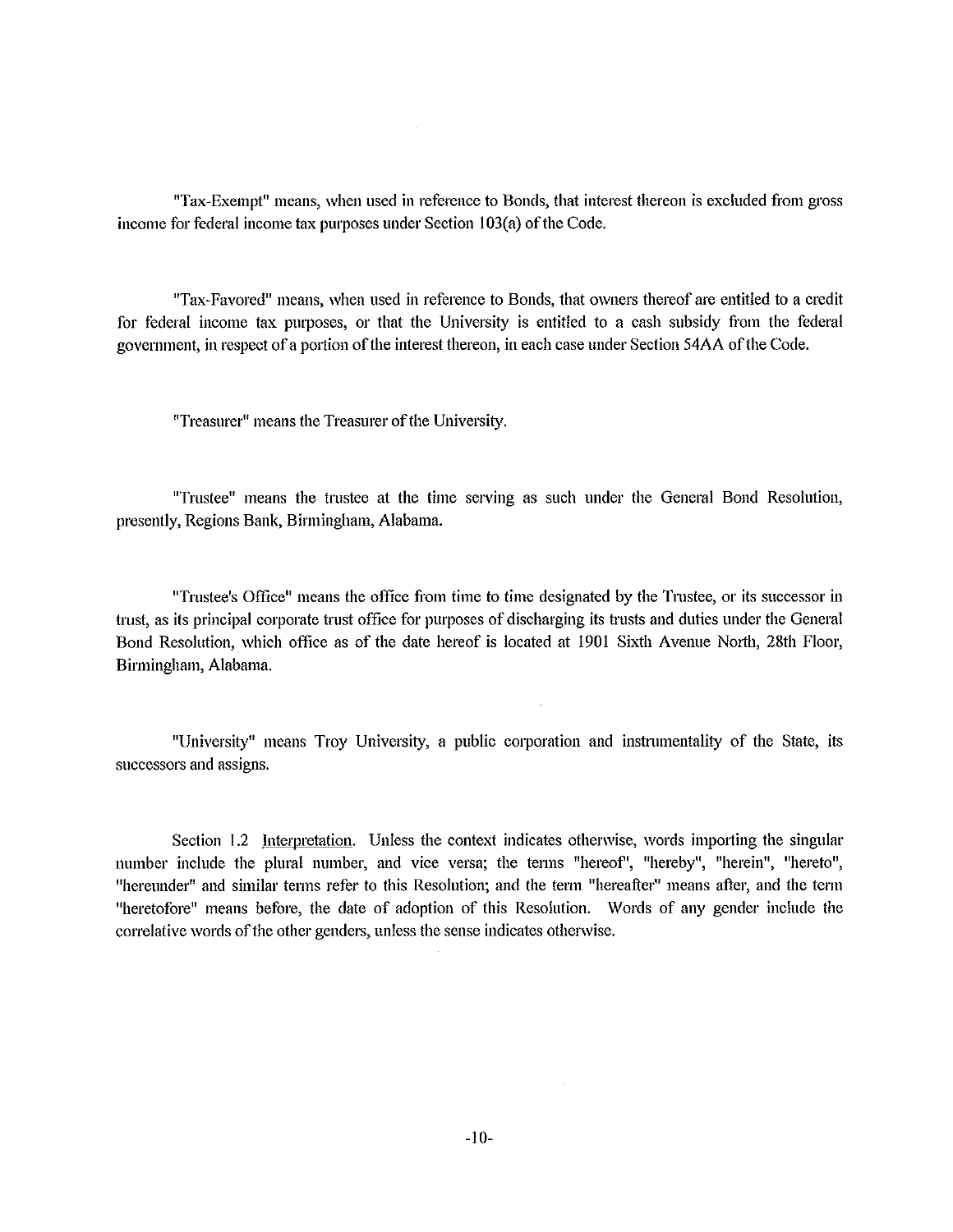Section 1.3 Captions and Headings. The captions and headings in this Resolution are solely for convenience of reference and in no way define, **limit** or describe the scope or intent of any A11icles, Sections, subsections, paragraphs, subparagraphs or clauses hereof.

[END OF ARTICLE **I]** 

 $\bar{\mathcal{A}}$ 

 $\Delta$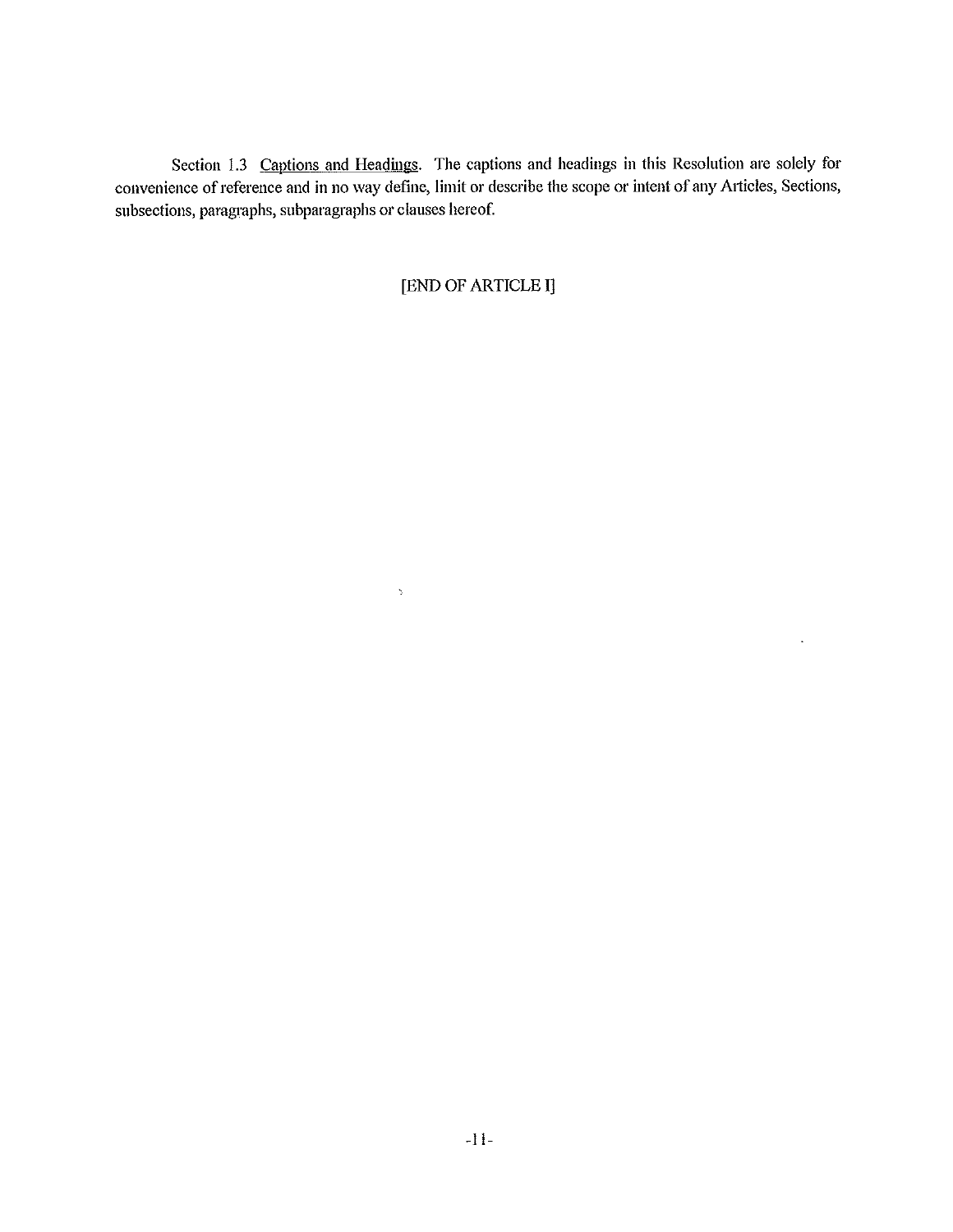#### **ARTICLE** II

#### **FINDINGS, DETERMINATIONS AND REPRESENTATIONS**

Section 2.1 Findings. The Board, upon evidence duly submitted to and considered by it, has ascertained and found and does hereby declare, represent and state that:

(a) The Series 2010 Bonds shall be issued to (i) refund the Series 1998 Bonds, Series 2001 Bonds, Series 2003 Bonds and Series 2004 Bonds; provided, that the Chancellor and the Treasurer may determine in consultation with the professional advisors retained by the University with regard to the issuance of the Series 2010 Bonds, and may provide in the Series 2010 Determination Document, not to refund certain of such Prior Bonds, to refund only a portion of any series thereof and/or to refund additional Prior Bonds, (ii) pay or reimburse all or any part of the cost of certain Facilities, currently expected to consist of and include (A) renovation of Alumni Hall and (B) completion of construction of the new multipurpose sports complex; provided, however, that the Chancellor and Treasurer are hereby authorized and entrusted to add to, delete from or otherwise modify the foregoing list of Facilities to be provided from the proceeds of the Series 2010 Bonds, (iii) fund the reserve requirement under the Prior Bond Resolution with regard to the outstanding Prior Bonds and (iv) pay or reimburse the costs and expenses of issuing the Series 2010 Bonds, including the cost of Credit Enhancement, if any, that may be obtained with respect to the Series 2010 Bonds.

(b) The only Bonds currently outstanding under the General Bond Resolution are the University's Facilities Revenue Bonds, Series 2009A, dated September 29, 2009, which are currently outstanding in the aggregate principal amount of \$14,590,000 and its Taxable Facilities Revenue Bonds, Series 2009B (Build America Bonds), dated September 29, 2009, which are currently outstanding in the aggregate principal amount of \$48,180,000. The only Prior Bonds currently outstanding under the Prior Bond Resolution are the University's General Student Fee Revenue Bonds, Series 1998, dated September I, 1998, which are currently outstanding in the aggregate principal amount of \$5,195,000, General Student Fee Revenue Bonds, Series 2001, dated August 1, 2001, which are currently outstanding in the aggregate principal amount of \$6,710,000, General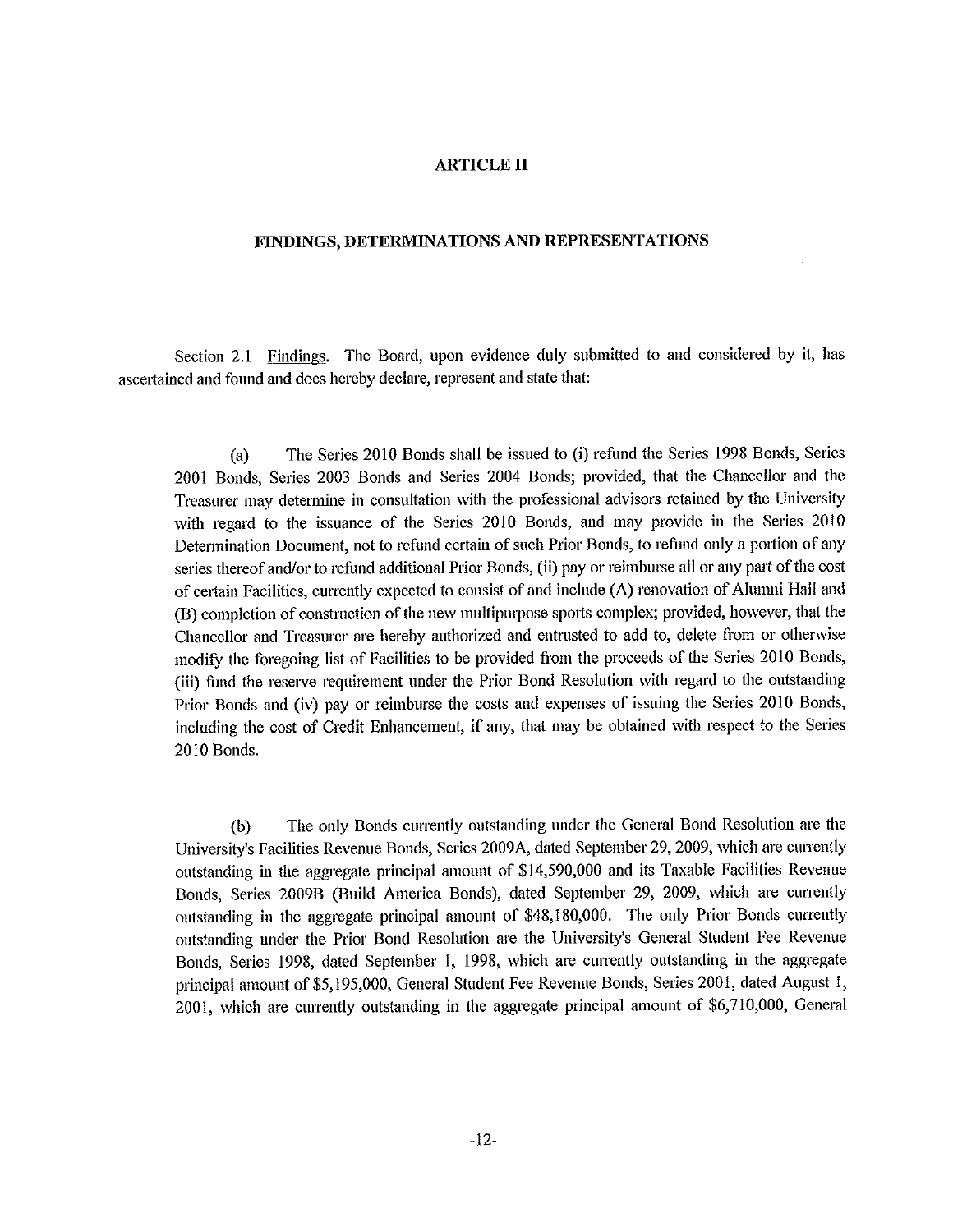Student Fee Revenue Bonds, Series 2003, dated December 1, 2003, which are currently outstanding in the aggregate principal amount of \$6,040,000, General Student Fee Revenue Bonds, Series 2004, dated Janumy 1, 2004, which are currently outstanding in the aggregate principal amount of \$3,170,000, General Student Fee Revenue Bonds, Series 2005, dated May 1, 2005, which are currently outstanding in the aggregate principal amount of \$5,995,000, and General Student Fee Revenue Bonds, Series 2007, dated July 1, 2007, which are currently outstanding in the aggregate principal amount of \$13,000,000. The University expects to refund all of the outstanding Series 1998 Bonds, Series 2001 Bonds, Series 2003 Bonds and Series 2004 in connection with the issuance of the Series 2010 Bonds, subject to prevailing market conditions when the Series 2010 Bonds are offered for sale.

( c) The University is not presently in default in the payment of the principal of or interest on any Bonds or Prior Bonds now outstanding.

#### [END OF ARTICLE II]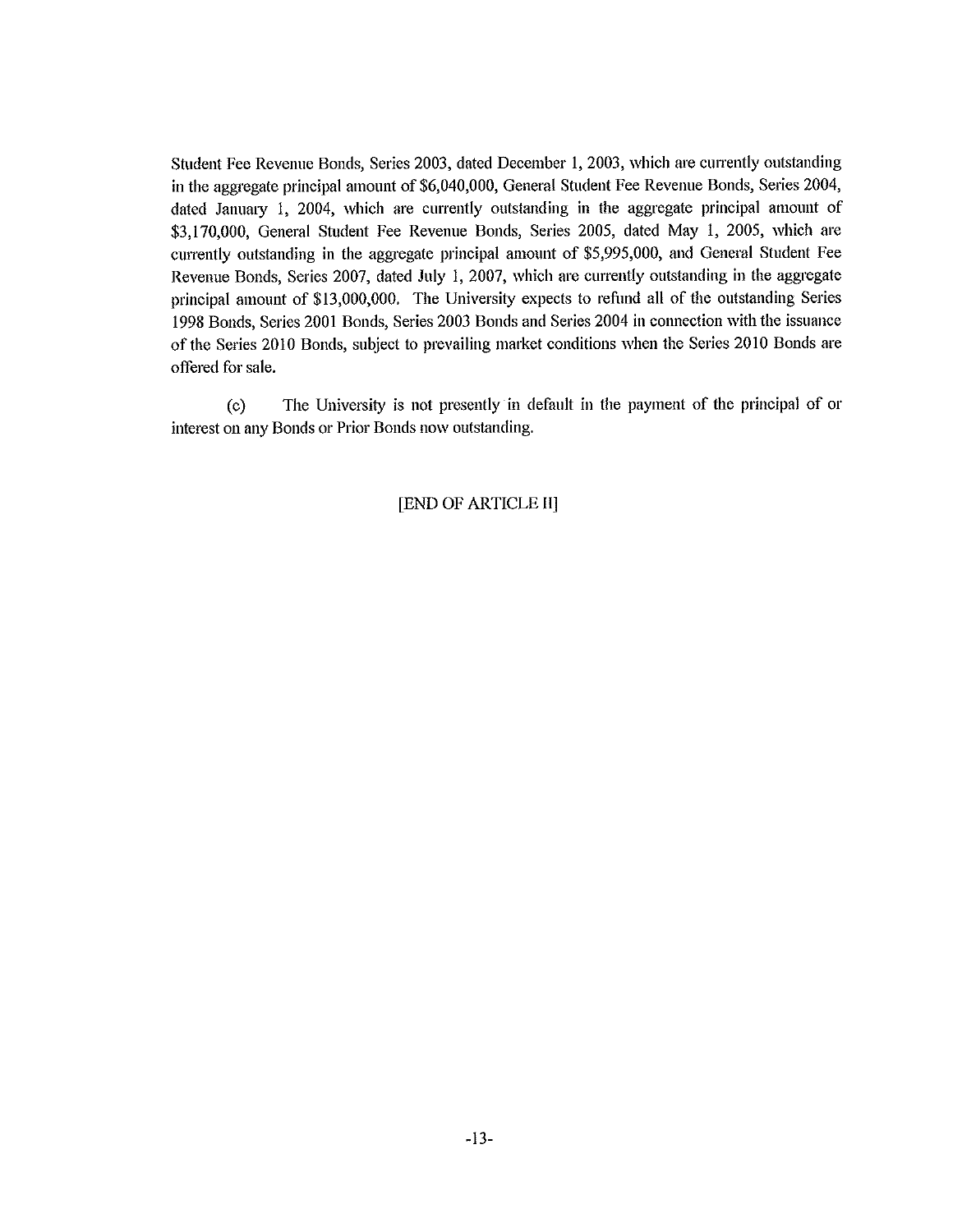#### **ARTICLE** III

#### **SERIES 2010 BONDS**

Section 3.1 Authorization and Issuance of Series 2010 Bonds. This Resolution constitutes a Series Resolution under the General Bond Resolution in order to provide for the issuance of the Series 20 IO Bonds.

Pursuant to the authorization to do so contained in the General Bond Resolution and in Section 16-3- 28, Code of Alabama (1975), as amended, the Series 2010 Bonds are hereby authorized to be issued, as one or more series of Bonds under the General Bond Resolution, in an aggregate principal amount currently estimated at \$37,000,000, but not to exceed \$60,000,000.

The Series 2010 Bonds shall be issued, if at all, subject to the discretion of the Chancellor and Treasurer, in consultation with the University's financial professionals, based on prevailing market conditions at the time or times of the proposed sale thereof. The issuance of any pait or sub-series of the Series 2010 Bonds shall in itself conclusively evidence the determination by the Chancellor and the Treasurer that market conditions at that time warranted the issuance of that part or sub-series of the Series 2010 Bonds. The Series 2010 Bonds may be sold by public or private sale at the discretion of the Chancellor and Treasurer, in consultation with the University's financial professionals.

At the time of issuance of the Series 2010 Bonds, the University shall file with the Secretaiy of the Board and the Trustee the same items that are required, pursuant to Section 2.3 of the General Bond Resolution, to be so filed prior to the issuance of any series of Additional Bonds.

Section 3.2 Certain Terms and Provisions of Series 2010 Bonds.

(a) The Board hereby determines and prescribes the following terms, provisions and other matters relative to the Series 2010 Bonds: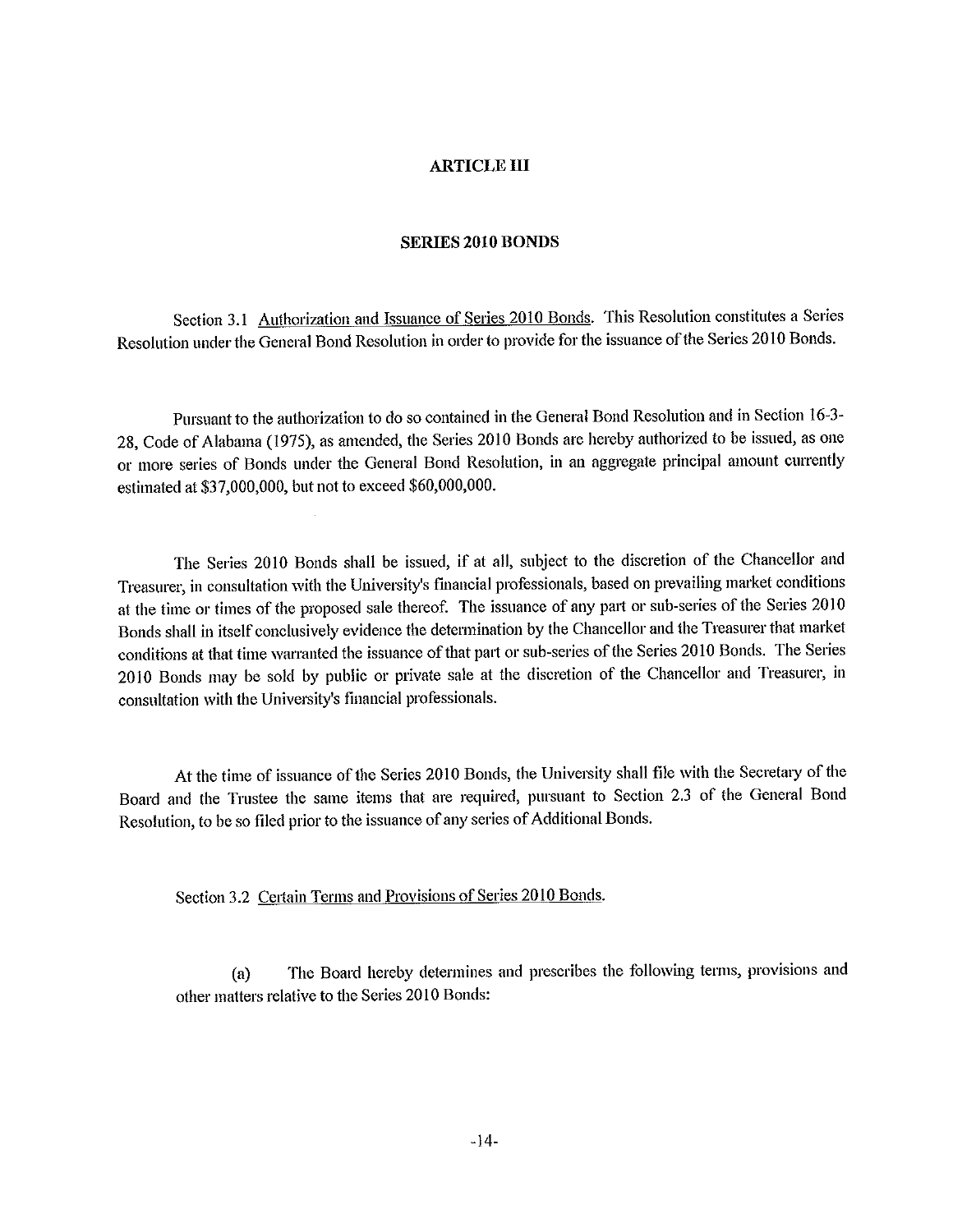(I) The Series 2010 Bonds shall be issued, subject to the discretion of the Chancellor and Treasurer of the University, in consultation with Bond Counsel and the other professionals advising the University in connection with the issuance of the Bonds, in one or more sub-series, on a Tax-Exempt and/or Tax-Favored and (if and to the extent required under the Code) Taxable basis. Reference is made to Section 3.3 hereof for certain representations and covenants of the University in respect of any Series 20 IO Bonds issued on a Tax-Exempt or Tax-Favored basis.

(2) The Series 2010 Bonds shall be generally designated "Troy University, Facilities Revenue Bonds, Series 2010", with such other or special designations as to any patt or sub-series thereof, if any, as the Chancellor and Treasurer are hereby authorized and entrusted to set forth in the 20 IO Determination Document; and shall be fully registered as to both principal and interest, with each separate sub-series thereof numbered consecutively from R-1 upwards.

(3) The University will not fund or provide for a reserve fund for the Series 2010 Bonds.

(4) Because a substantial pottion of the proceeds of the Series 2010 Bonds will be applied to pay costs of the Facilities described in Section 2.1 (a) (hereinafter referred to, collectively, as the "2010 Project"), the University will establish the Series  $2010$ Construction Account, more fully described in Section 3 .4 hereof.

(5) The proceeds of the Series 2010 Bonds shall be used as provided in Section 2.1(a) hereof, subject to the discretion permitted therein and in the General Bond Resolution.

(b) Subject to the conditions set forth below in this subsection (b), the Board hereby authorizes and entrusts the Chancellor and Treasurer to determine or prescribe, in the Series 2010 Determination Document, which shall constitute an integral part of this Series Resolution, such of the other terms, provisions and other matters relative to the Series 20 IO Bonds enumerated in Section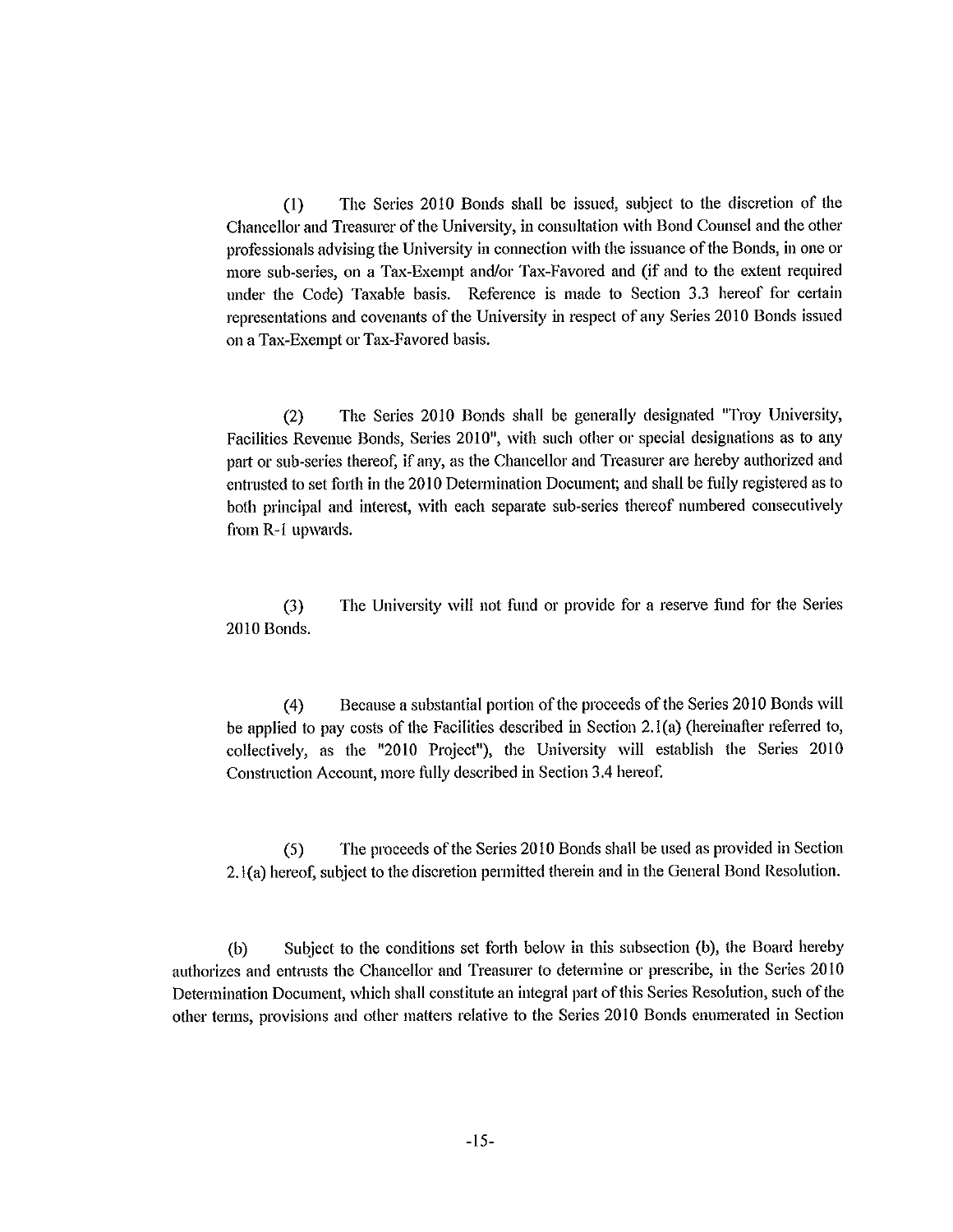2.4(c) of the General Bond Resolution as they deem necessary or desirable. The net interest cost of any Series 2010 Bonds issued as a series of Tax-Exempt Bonds shall not exceed 4.5%, the net interest cost (without regard to any subsidy expected to be received by the University from the federal government) of any Series 2010 Bonds issued as a series of Tax-Favored Bonds shall not exceed 6.5% and the net interest cost of any Series 2010 Bonds issued as a series of Taxable Bonds shall not exceed 6.5%.

Section 3.3 Tax-Related Representations and Covenants. Any reference in this Section 3.3 to the "Series 2010 Bonds" shall be deemed to refer, on a sub-series by sub-series basis, only to that sub-series or those sub-series of Series 2010 Bonds issued on a Tax-Exempt or Tax-Favored basis. The University makes the following representations, warranties and covenants as the basis for its issuance of the Series 2010 Bonds, which representations, warranties and covenants are intended to be relied upon:

(a) The University warrants that the interest on any Tax-Exempt Series 2010 Bonds is and will continue to be excludable from the gross income of the owners thereof for federal income tax purposes. The University will continuously comply with all requirements imposed by the Code as conditions to the exclusion from gross income for federal income tax purposes of the interest on any Tax-Exempt Series 2010 Bonds. The University warrants that any Tax-Favored Series 2010 Bonds do and will throughout the life of the issue continue to meet all requirements imposed by the Code to be and remain Tax-Favored.

(b) The University will not apply or permit the proceeds of the Series 2010 Bonds to be applied in a manner that would cause any of them to be deemed "private activity bonds" within the meaning of Section 141 of the Code. The University shall assure that (i) not in excess of ten percent (10%) of the Net Proceeds of the Series 2010 Bonds is used for Private Business Use if, in addition, the payment of more than ten percent (10%) of the principal or ten percent (10%) of the interest due on the Series 2010 Bonds during the term thereof is, under the terms of the Series 2010 Bonds or any underlying arrangement, directly or indirectly, secured by any interest in property used or to be used for a Private Business Use or in payments in respect of property used or to be used for a Private Business Use or is to be derived from payments, whether or not to the University, in respect of property or borrowed money used or to be used for a Private Business Use; and (ii) in the event that both (A) in excess of five percent (5%) of the Net Proceeds of the Series 20 IO Bonds are used for a Private Business Use, and (B) an amount in excess of five percent (5%) of the principal or five percent (5%) of the interest due on the Series 20 IO Bonds during the term thereof is, under the terms of the Series 2010 Bonds or any underlying arrangement, directly or indirectly, secured by any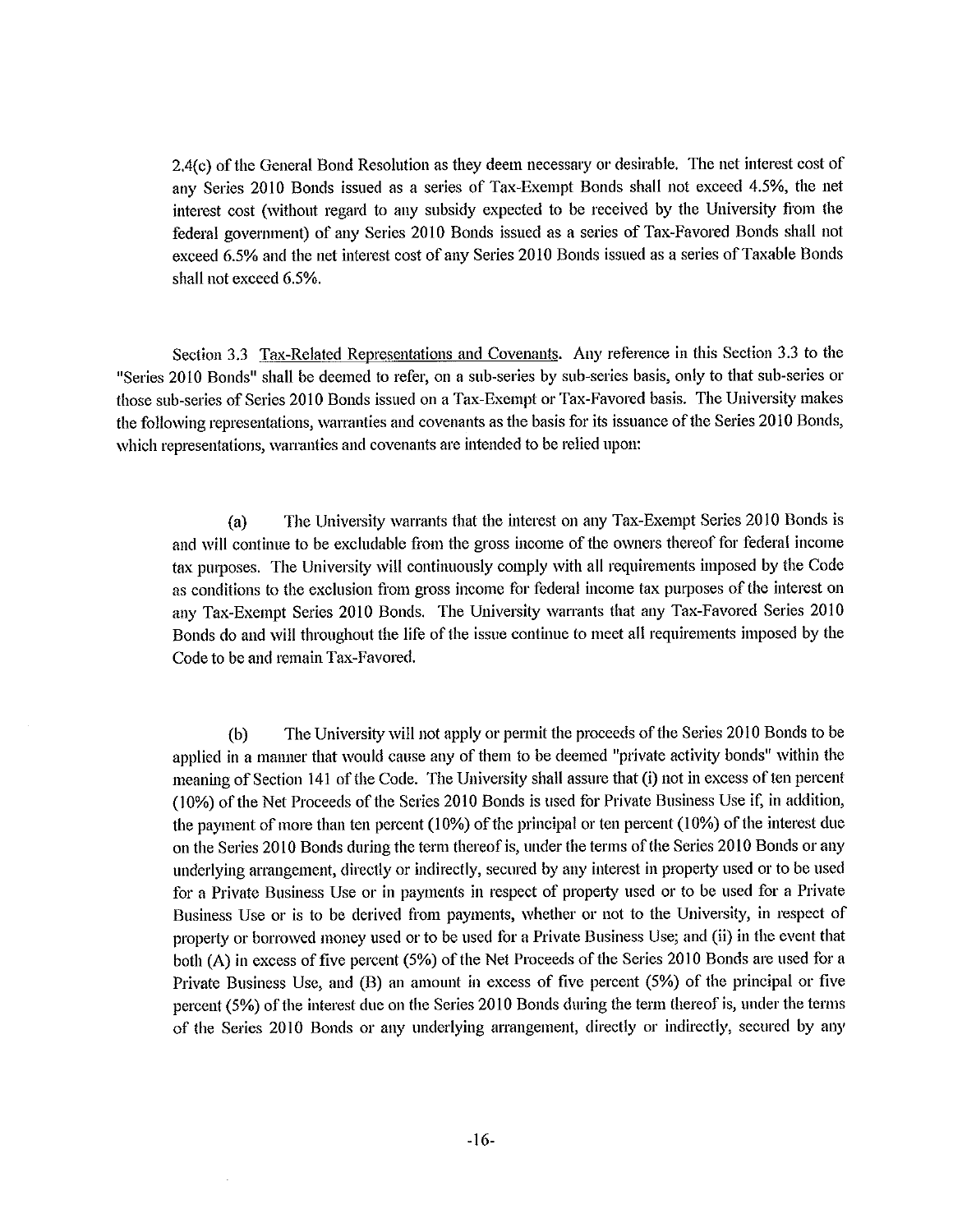interest in property used or to be used for said Private Business Use or in payments in respect of property used or to be used for said Private Business Use or is to be derived from payments, whether or not to the University, in respect of property or borrowed money used or to be used for said Private Business Use, then said excess over said five percent (5%) of Net Proceeds of the Series 2010 Bonds used for a Private Business Use shall be used for a Private Business Use related to the governmental use of a pottion of the projects financed with the Net Proceeds and shall not exceed the proceeds used for the governmental use of the portion of such projects to which such Private Business Use is related.

(c) The University shall assure that not in excess of the lesser of five percent (5%) of the Net Proceeds of the Series 20 IO Bonds or five million dollars are used, directly or indirectly, to make or finance a loan (other than loans constituting nonpurpose investments (within the meaning of section  $148(f)(6)(A)$  of the Tax Code)) to persons other than state or local government units.

(d) Except to the extent permitted under Section 149(b)(3) of the Code, (i) payment of principal of or interest on the Series 2010 Bonds is not directly, indirectly or otherwise guaranteed (in whole or in part) by the United States (or any agency or instrumentality thereof), and (ii) none of the proceeds of the Series 2010 Bonds will be used to make loans the payment of principal or interest with respect to which is to be guaranteed (in whole or in patt) by the United States (or any agency or instrumentality thereof).

( e) The University covenants that it will restrict the use and investment of the proceeds of the Series 20 IO Bonds in such manner and to such extent, if any, and take or refrain from taking such other actions, all as may be necessary, after taking into account reasonable expectations at the time of the delivery of and payment for the Series 20 IO Bonds, so that the Series 2010 Bonds will not constitute "arbitrage bonds" within the meaning of Section 148 of the Code or "hedge bonds" within the meaning of Section l 49(g) of the Code.

(f) The Chancellor or Treasurer is hereby authorized to execute and deliver, for inclusion in the transcript of proceedings for the Series 2010 Bonds, a Tax Compliance Certificate relating to and made as of the Issue Date of the Series 2010 Bonds. Such Tax Compliance Certificate shall, among other things, reaffirm as of its date the continuing accuracy, completeness and correctness of the tax-related representations herein contained, set forth the reasonable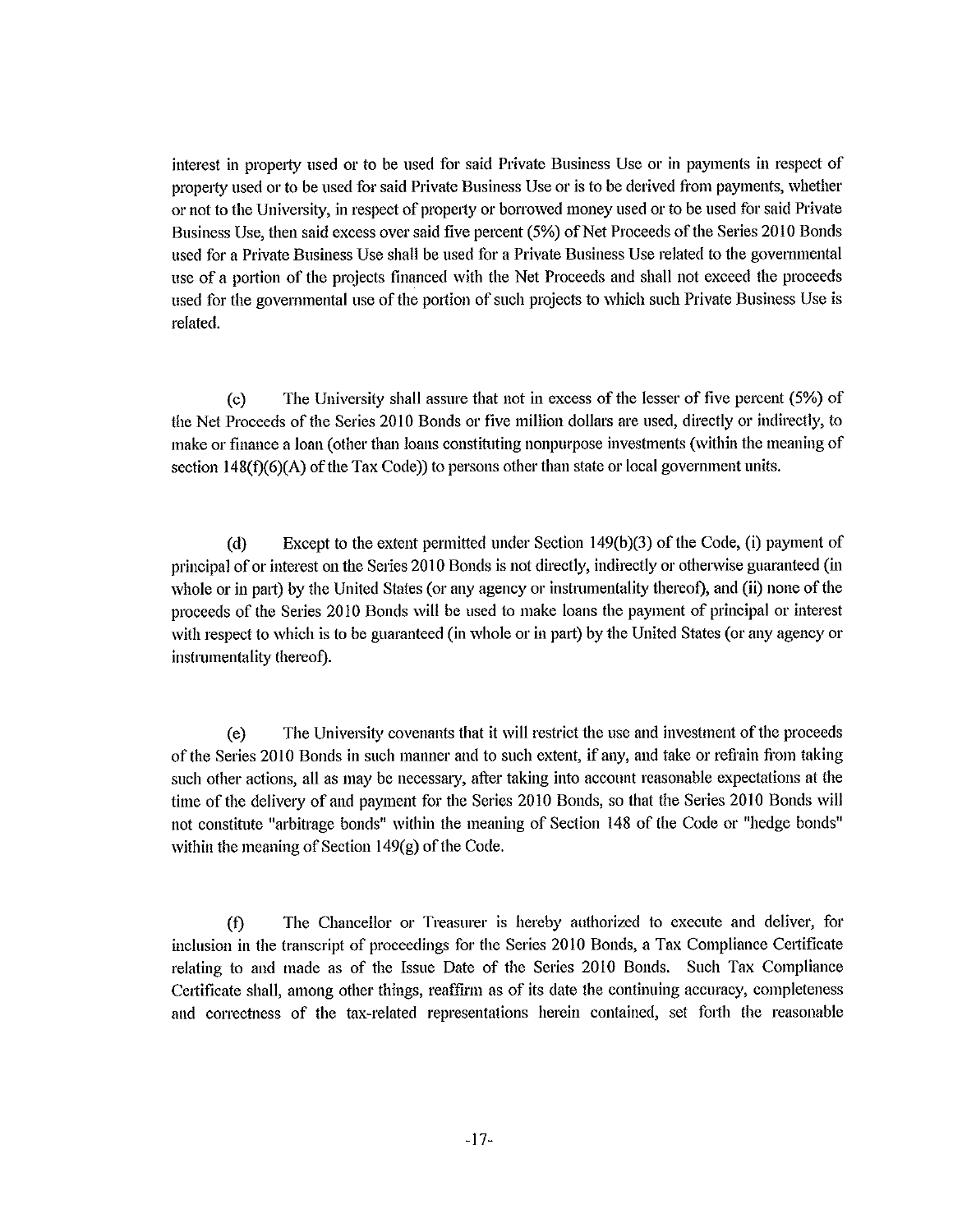expectations of the University regarding the amount and use of all the proceeds of the Series 2010 Bonds and the facts and estimates on which those expectations are based, and contain such other and further representations, covenants, designations and elections on the part of the University as Bond Counsel or the Purchaser shall request to evidence the Tax-Exempt or Tax-Favored status, as the case may be, of the Series 20 IO Bonds and the commitment of the University to maintain the same. The University hereby agrees to perform any such covenants contained in the Tax Compliance Certificate.

(g) The University will make such informational reports as may be required under the Code, and in particular Section 149(e) thereof, with respect to the issuance of the Series 2010 Bonds.

(h) The University covenants that it will (I) apply the proceeds of the Series 2010 Bonds to the governmental purposes of the borrowing, (2) make timely rebate payments to the United States, if any are required, and (3) maintain books and records and make calculations and reports necessary to make and to evidence sufficient rebate payments.

(i) In the event that the aggregate principal amount of Series 20 IO Bonds to be issued during a calendar year together with any other tax-exempt obligations to be issued by the University during such calendar year is equal to or less than the amounts set forth in Section  $256(b)(3)(C)$  and (D) of the Code (as such provisions may be amended), the Chancellor is hereby authorized, upon consultation with Bond Counsel, to designate such Series 2010 Bonds as "qualified tax-exempt obligations" within the meaning and for purposes of Section 265(b)(3)(B) of the Code. Such designation, if made, shall be made in the Determination Document or the Tax Compliance Certificate for that sub-series of Series 2010 Bonds and shall be accompanied by such representations and warranties as are customarily made in connection with such a designation.

Section 3.4 Series 2010 Construction Account.

(a) The University shall open and maintain one or more separate accounts to be known collectively as the "Series 20 IO Construction Account" (with such additional designations as may be appropriate to distinguish the accounts, if more than one, from one another), in each case in a bank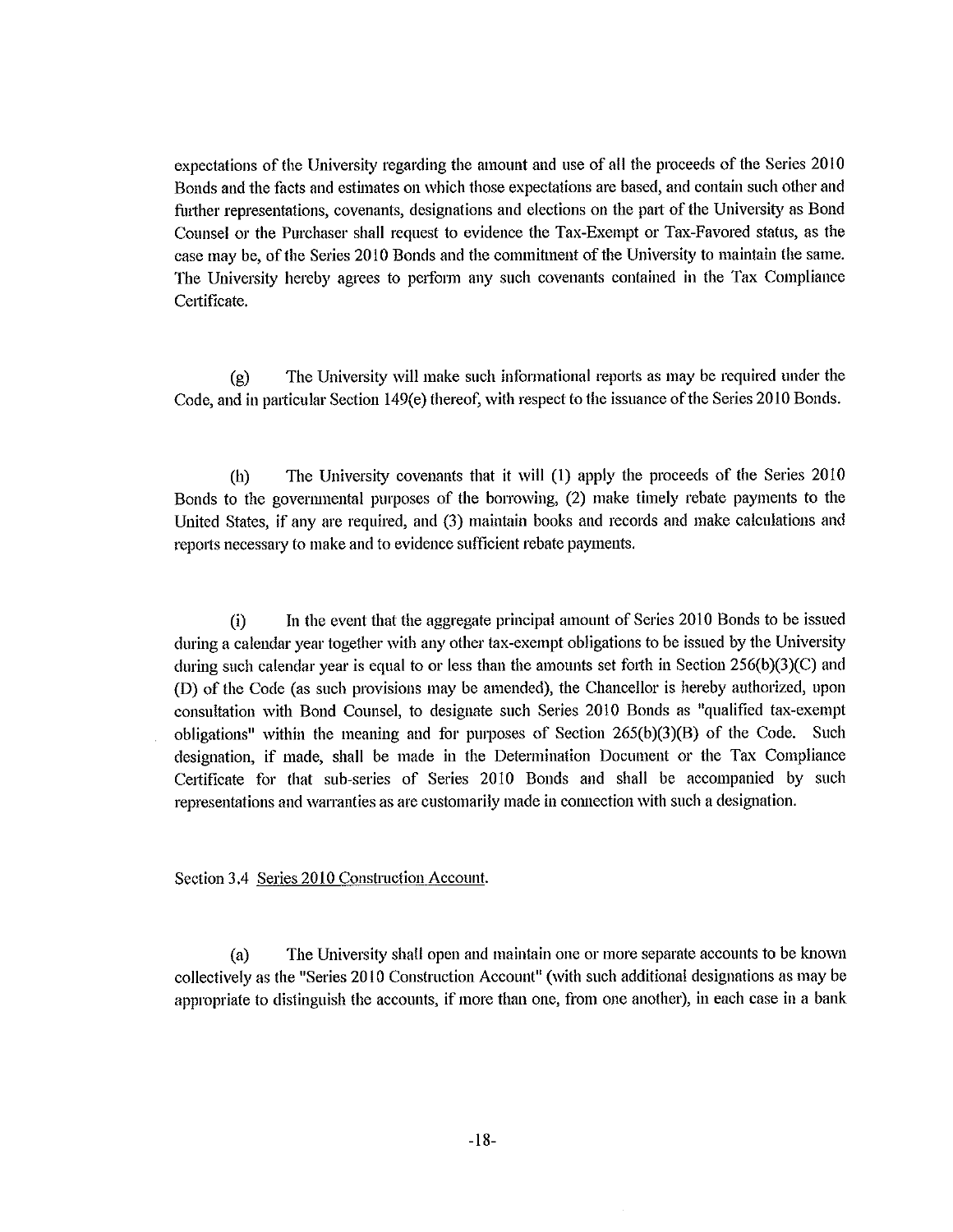which is a member of the Federal Deposit Insurance Corporation or any agency which may hereafter succeed to its functions and duties.

(b) The moneys in the Series 2010 Construction Account shall be applied only to pay or reimburse (1) costs of the 2010 Project, including the repayment of any interim or temporary loans or advances made to or by the University for such purpose, and (2) the costs and expenses of issuing the Series 2010 Bonds. Withdrawals may be made by the University from the Series 2010 Construction Account by check or order accompanied by a certificate or certificates signed by an authorized officer of the University, stating the name of the payee and the amount and purpose of the payment. The Trustee shall serve as principal depository of the Series 2010 Construction Account and shall administer withdrawals therefrom in accordance with the aforementioned procedures, but the Trnstee shall not be responsible for the application of any moneys so withdrawn from said Account by the University.

( c) Any moneys on deposit in a Series 20 JO Construction Account not required for current disbursements shall be invested in Permitted Investments, as hereinafter defined, as directed by the University. Any such investments shall be payable in such amounts and at such times as may be necessmy to meet required payments from that Series 20 IO Construction Account. The earnings from any such investments shall be deposited in that Series 2010 Construction Account. No investment shall be made which would cause any Tax-Exempt or Tax-Favored sub-series of the Series 20 JO Bonds to be "arbitrage bonds" or "hedge bonds" as those terms are used in Section 148 and Section 149 $(g)$ , respectively, of the Code. The depository for any Series 2010 Construction Account in which shall be held the proceeds of any Tax-Exempt or Tax-Favored sub-series of the Series 2010 Bonds, by acceptance of its duties hereunder, agrees to keep such records and supply such information to the University as will enable the University to make any necessmy rebate payments in a timely manner; provided, however, that the furnishing by the Trustee of records or information in addition to standard account records of deposits, withdrawals and investment income shall, at the option of the Trustee, be treated as an Extraordinary Service under the General Bond Resolution.

( d) As used herein, "Permitted Investments" shall mean and include any of the following (unless proscribed by the provider of any Credit Enhancement for all or any part or subseries of the Series 2010 Bonds):

(I) Cash (insured at all times by the Federal Deposit Insurance Corporation);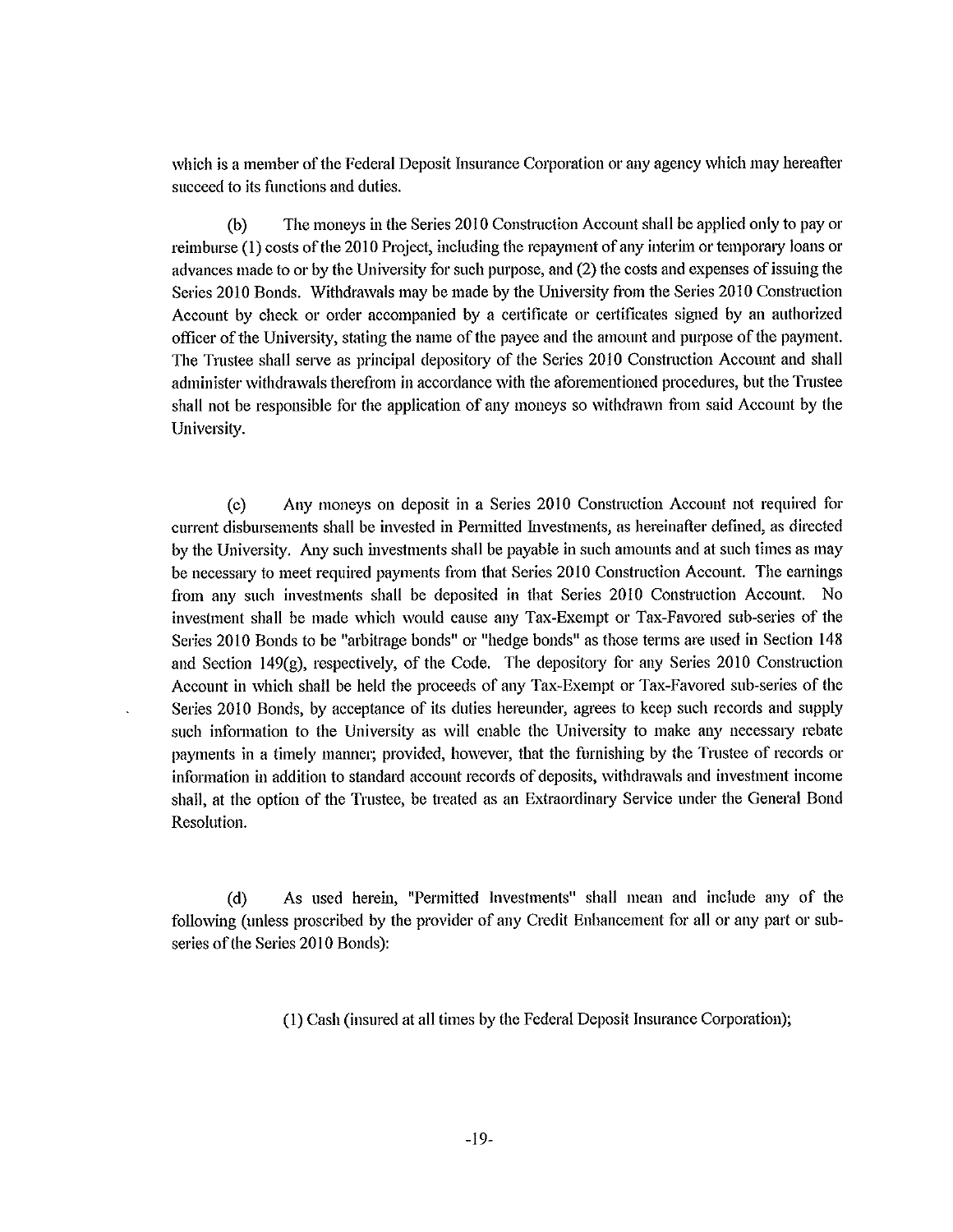(2) Obligations of, or obligations guaranteed as to principal and interest by, the United States of America ("U.S.A.") or any agency or instrumentality thereof, when such obligations are backed by the full faith and credit of the U.S.A.;

(3) Direct obligations of any of the following federal agencies which obligations are not fully guaranteed by the full faith and credit of the U.S.A.: (i) senior debt obligations issued by the Federal National Mortgage Association (FNMA) or Federal Home Loan Mortgage Corporation (FHLMC), (ii) obligations of the Resolution Funding Corporation (REFCORP) and (iii) senior debt obligations of the Federal Home Loan Bank System;

( 4) Certificates of deposit or other bank deposits (i) issued by, or made with, a bank whose unsecured, long-term obligations are rated by at least one Rating Agency in one of the three highest rating categories assigned by that Rating Agency, or (ii) secured at all times by collateral described in paragraphs (I) and (2) above, which collateral is held by the Trustee or by a third-patty custodian acceptable to the University and the Trustee or in which the Trustee or such other custodian has a perfected first priority security interest;

(5) Commercial paper which is rated at the time of purchase in the single highest classification, "P-1" by Moody's and "A-1 +" by S&P and which matures not more than 270 calendar days after the date of purchase;

( 6) Money market funds rated by at least one Rating Agency in one of the three highest rating categories assigned by that Rating Agency;

(7) Pre-refunded "Municipal Obligations" (herein defined as any bonds or other obligations of any state of the U.S.A. or of any agency, instrumentality or local government unit of any such state) which are not callable at the option of the obligor prior to maturity or as to which irrevocable instructions have been given by the obligor to call on the date specified in the notice; and (i) which are rated, based on an irrevocable escrow account or fund (the "escrow"), in the highest rating category of Moody's or S&P or any successor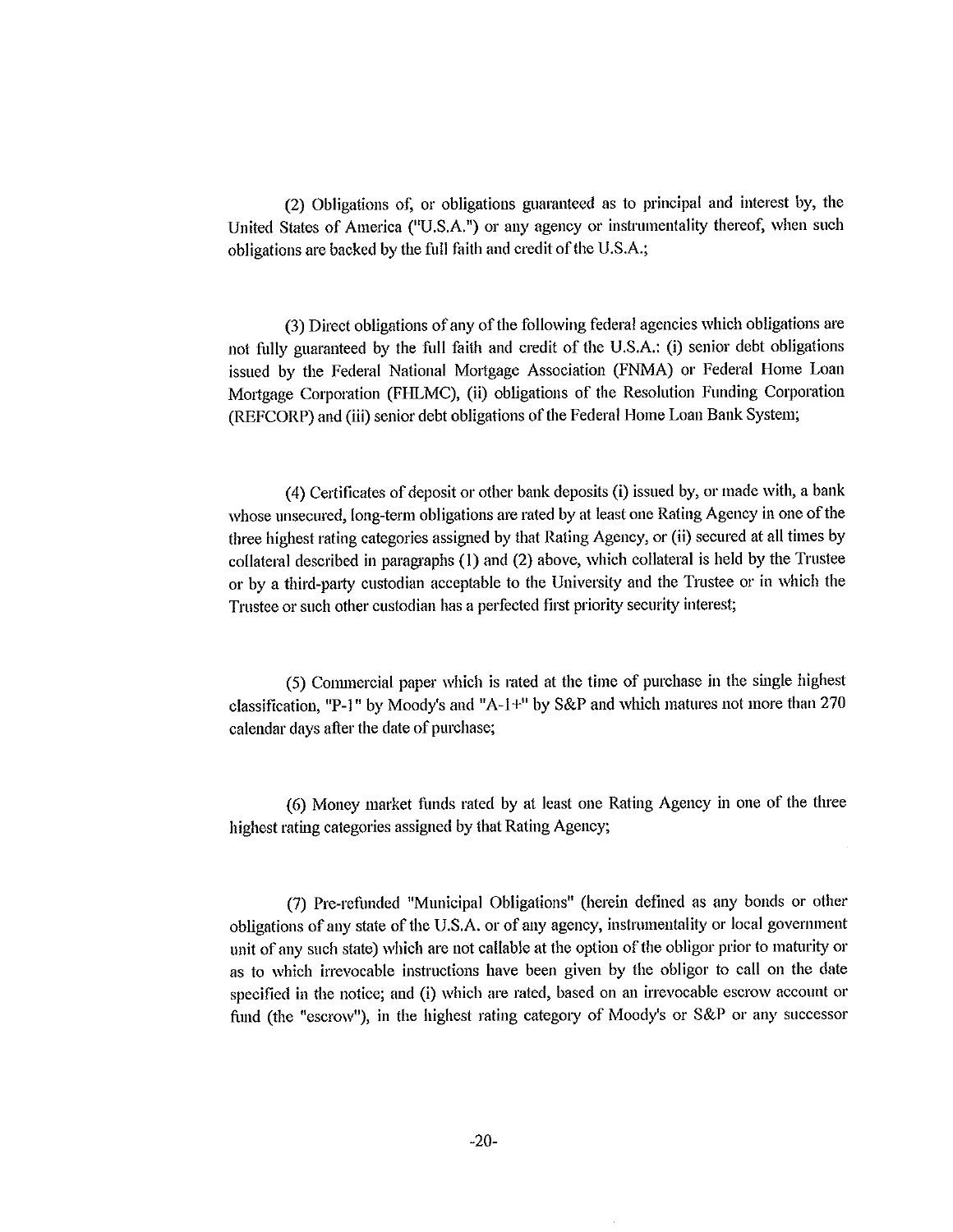thereto; or (ii) (A) which are folly secured as to principal and interest and redemption premium, if any, by an escrow consisting only of cash or obligations described in clause (2) above, which escrow may be applied only to the payment of such principal of and interest and redemption premium, if any, on such Municipal Obligations on the maturity date or dates thereof or the specified redemption date or dates pursuant to such irrevocable instrnctions, as appropriate, and (B) which escrow is sufficient, as verified by a nationally recognized independent certified public accountant, to pay principal of and interest and redemption premium, if any, on such Municipal Obligations on the maturity date or dates thereof or the specified redemption date or dates pursuant to such irrevocable instructions, as appropriate; and

(8) Municipal Obligations rated "Aaa/AAA" by both Moody's and S&P or general obligations of states of the U.S.A. rated "A2/A" or higher by both Moody's and S&P.

Section 3.5 Other Documents Relating to Series 2010 Bonds.

(a) *Official Statement.* The Board authorizes and directs, if necessaiy and appropriate for the method by which the Series 2010 Bonds will be sold, (I) the preparation by appropriate officials of the University, in consultation with Bond Counsel, the Purchaser and other professional advisers to the University, of a Preliminaty Official Statement of the University (the "Preliminary Official Statement"), and subsequent to the sale of the Series 2010 Bonds a final Official Statement of the University (the "Official Statement"), relating to the issuance and sale of the Series 2010 Bonds; (2) the distribution and use of the Preliminary Official Statement and the Official Statement by the Purchaser in the offering and sale of the Series 2010 Bonds; and (3) the Chancellor or Treasurer to "deem final", for purposes and within the meaning of SEC Rule 15c2-12, the Preliminary Official Statement as of its date and to make such other and further representations with respect to the Preliminaty Official Statement and Official Statement as may be customaty and desirable.

(b) *Bond Purchase Agreement*. The Board authorizes the execution and delivery on behalf of the University by the Chancellor or the Treasurer, of a Bond Purchase Agreement or similar document relating to the Series 20 IO Bonds to be entered into between the University and the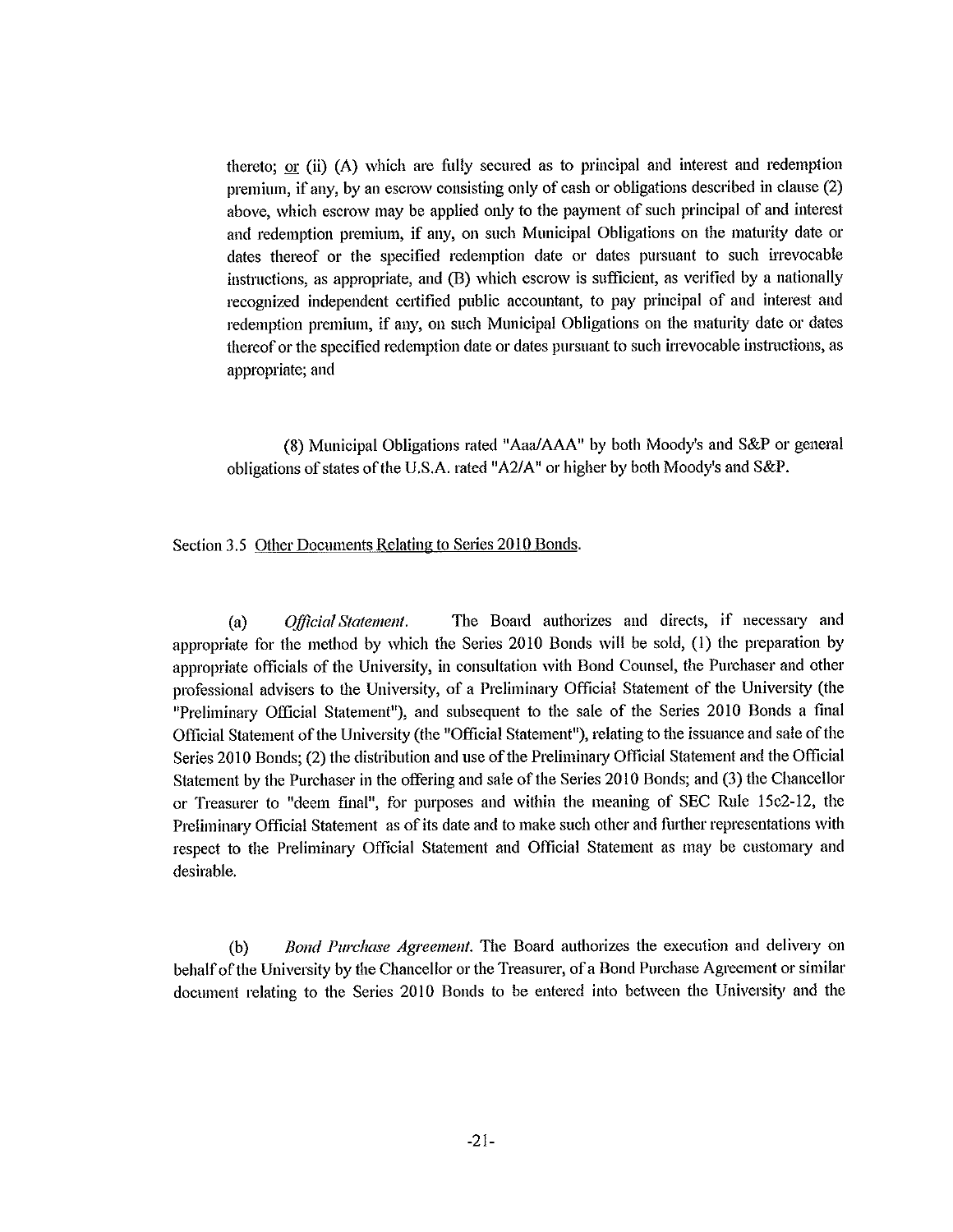Purchaser (including, if the Series 20 IO Bonds are issued in more than one sub-series and at different times, a separate such agreement for each later-issued sub-series).

(c) *Continuing Disclosure Agreement.* The Board authorizes the Chancellor or Treasurer to execute and deliver, on or prior to the Issue Date of the Series 20 IO Bonds, a Continuing Disclosure Agreement with respect to the Series 2010 Bonds, as required pursuant to SEC Rule 15c2-12.

( d) *Escrow frust Agreement.* In connection with the refunding and defeasance of the Series 1998 Bonds, Series 2001 Bonds, Series 2003 Bonds and Series 2004 Bonds (or such portion of said Prior Bonds and/or any other Prior Bonds as the Chancellor and Treasurer may determine should be refunded), the Board hereby authorizes and directs the Chancellor of the University to execute in the name and behalf of the University an Escrow Trnst Agreement, between the University and the Refunded Bonds Trustee, and does hereby authorize and direct the Treasurer to attest the same and does further authorize and direct the official seal of the University to be affixed thereon.

(e) *Miscellaneous.* The Board authorizes Bond Counsel to prepare or review such other and further documents, certifications, assignments and instruments as Bond Counsel, the Trustee, the Purchaser or any provider of Credit Enhancement for the Series 20 IO Bonds may require or as may be necessary or appropriate to consummate the transactions contemplated in this Resolution, including without limitation any certificates or reports referred to in Article III hereof. The Chancellor, Treasurer or any other appropriate officer, employee or agent of the University is hereby authorized and directed to execute and deliver any and all such additional documents or certificates, including without limitation any elections made to establish Tax-Favored status or for any other taxrelated reason. In addition, the Treasurer or other appropriate officer, employee or agent of the University is expressly authorized and directed to execute and deliver, subsequent to the Issue Date but within such period as is prescribed by the Code, such certifications as may be prepared and required by Bond Counsel to evidence allocations of the proceeds of Series 20 IO Bonds issued on a Tax-Exempt or Tax-Favored basis.

#### [END OF ARTICLE III]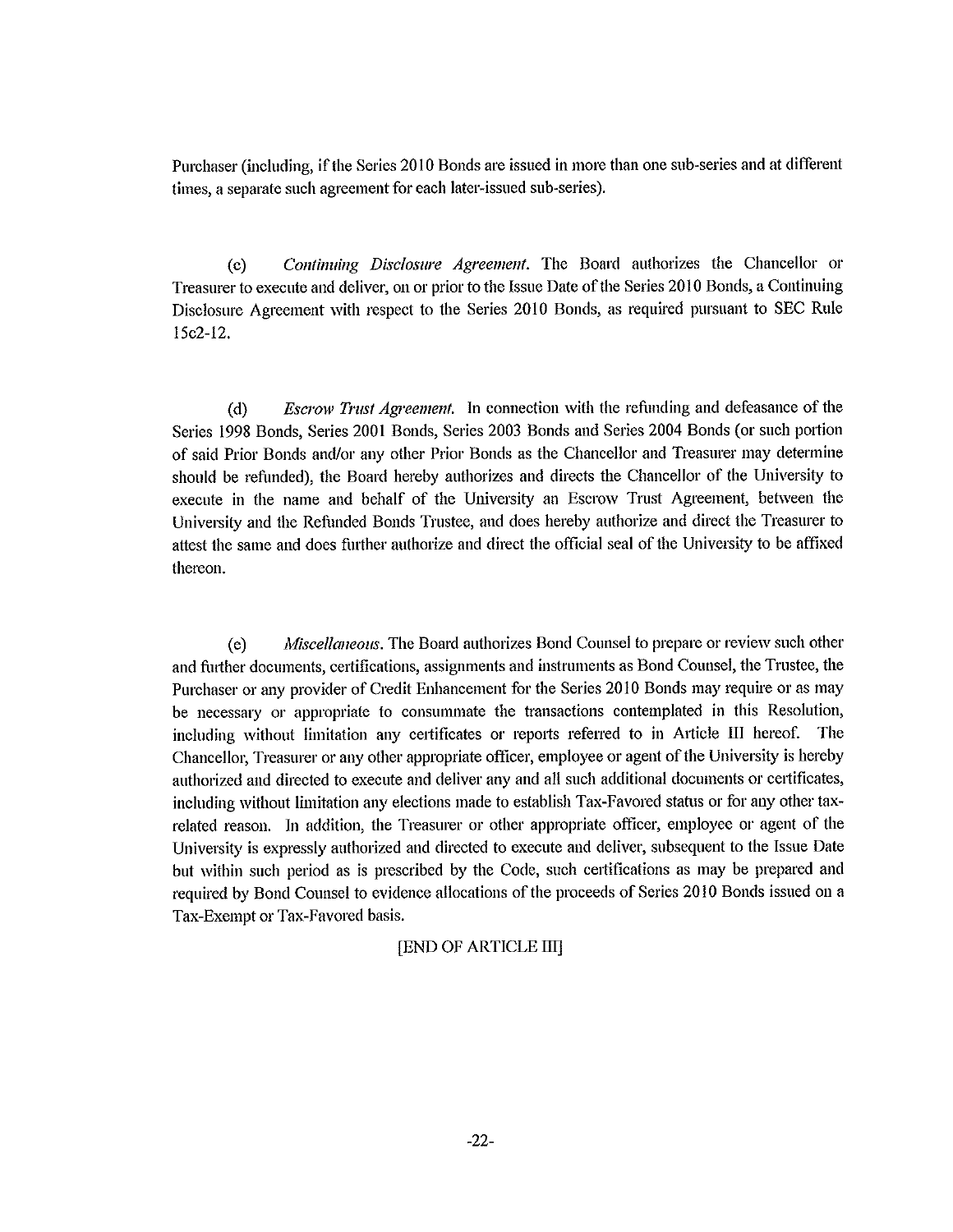#### **ARTICLE IV**

#### **PLEDGES AND FUNDS**

Section 4.1 Source of Payment of Series 2010 Bonds. The Series 2010 Bonds shall be payable solely from the Bond Fund created in the General Bond Resolution for the exclusive benefit of the Holders from time to time of the Bonds, and shall be secured by (a) an exclusive first lien upon and pledge of the Special Student Fees, (b) a lien upon and pledge of the General Student Fees, subordinated, however, to the lien upon and pledge of the General Student Fees created and made under the Prior Bond Resolution for the benefit of the Prior Bonds, but only so long as any Prior Bonds remain outstanding, and (c) a lien upon and pledge of such other fees or revenues of the University as may hereafter be pledged to secure the payment of some or all Bonds, subject to such limitations as may be set forth in the Supplemental Resolution providing for such lien and pledge.

Neither the Bonds nor any pledge or agreement made in this Resolution or the General Bond Resolution shall be or constitute an obligation or debt of any nature whatsoever of the State, and neither the Bonds nor any obligation arising from any such pledge or agreement shall be payable out of any moneys appropriated by the State to the University. Neither the State nor the University shall be obligated, directly or indirectly, to contribute any funds, property or resources to the payment of the Bonds, except the fees and moneys pledged and the moneys in the Bond Fund, as provided in the General Bond Resolution.

Section 4.2 Pledge Securing Bonds. For the purpose of securing the payment of the principal of and interest on all Bonds, the University hereby pledges and assigns

(a) the Special Student Fees, and

(b) the General Student Fees, subordinated, however, to the pledge and assignment of the General Student Fees made under the Prior Bond Resolution for the benefit of the Prior Bonds, but only so long as any Prior Bonds remain outstanding,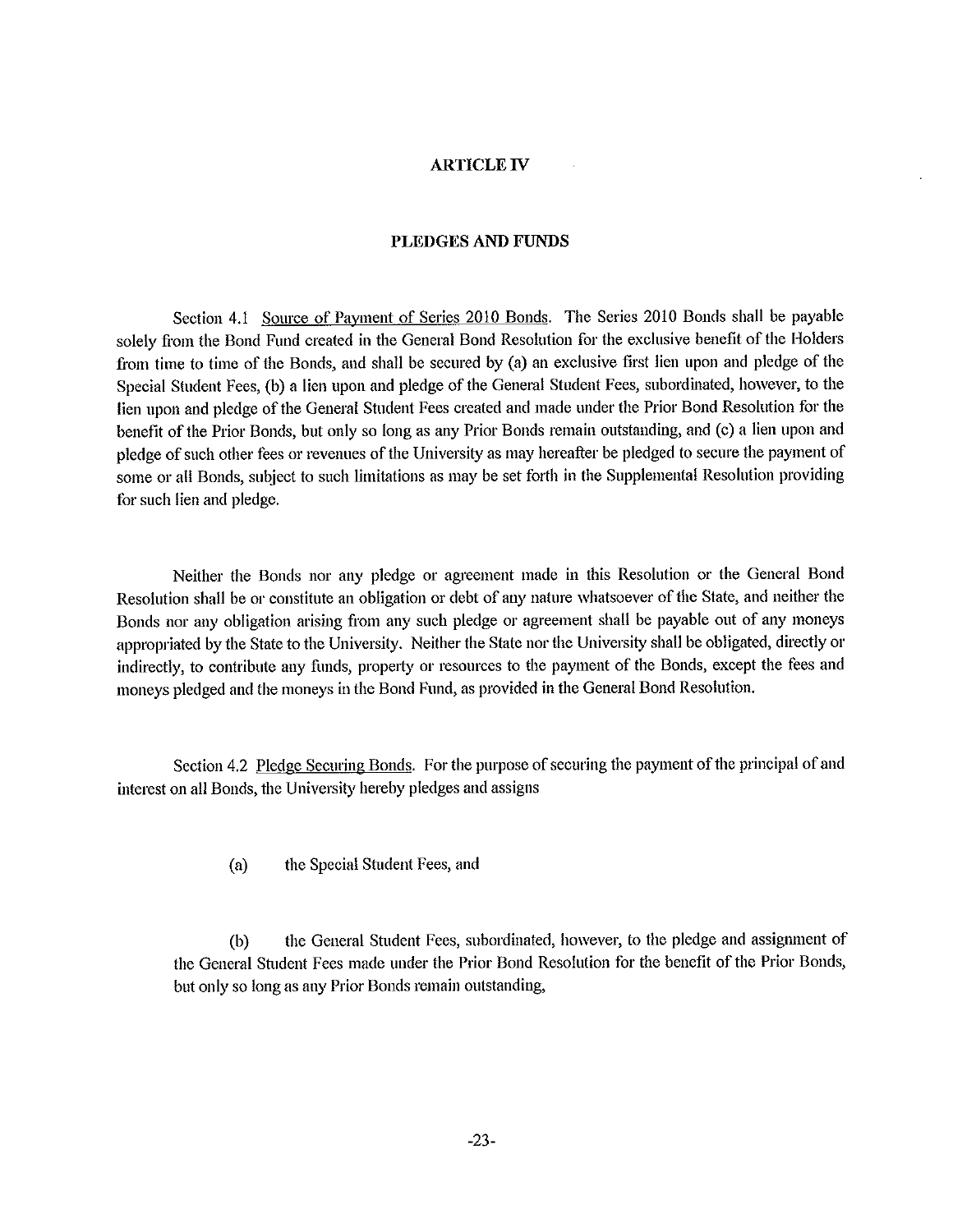and hereby covenants and agrees to collect or cause to be collected said fees, as the same become due and payable, to hold said fees so collected separate and apart from all other fees, revenues and income of the University, and to apply said fees only as provided in the General Bond Resolution (but only to the extent necessaty to pay debt service on the Bonds and, in the case of the General Student Fees, the Prior Bonds).

The University warrants, represents and covenants that it is duly authorized by law to pledge the Special Student Fees and the General Student Fees (on the subordinated basis described above) and the Bond Fund purported to be pledged by this Resolution and the General Bond Resolution in the manner and to the extent provided herein; that the Special Student Fees, the Bond Fund and the General Student Fees (other than the first lien pledge in favor of the Prior Bonds) are and shall be free and clear of any pledge, lien, charge or encumbrance thereon or with respect thereto prior to or of equal rank with the pledge created by this Resolution or the General Bond Resolution; that all corporate action on the patt of the University to that end has been duly and validly taken; that the Bonds and the provisions of this Resolution and the General Bond Resolution are and shall be legally enforceable obligations of the University in accordance with their terms and the terms hereof; and that it shall at all times, to the extent permitted by law, defend, preserve and protect the pledge of the Special Student Fees, the General Student Fees and the Bond Fund pledged under this Resolution and the General Bond Resolution, and all of the rights of the Bondholders hereunder, against all claims and demands of all persons whomsoever.

#### [END OF ARTICLE IV]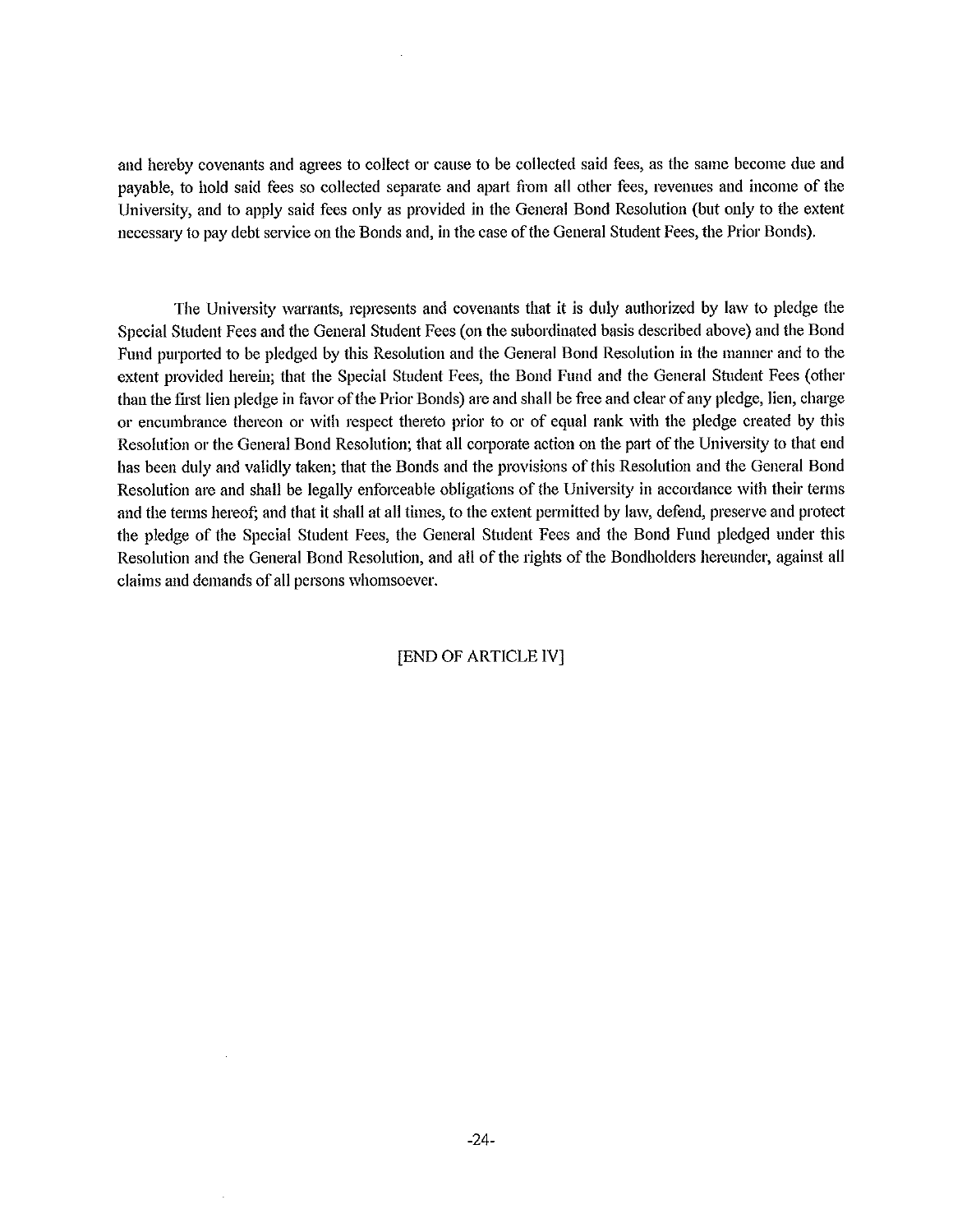## **ARTICLEV**

#### **COVENANTS OF THE UNIVERSITY**

 $\mathbb{Z}^2$ 

Section 5.1 Affirmation of Covenants in General Bond Resolution. The covenants of the University contained in the General Bond Resolution with regard to the Bonds, including, without limitation, those in Article V thereof, are hereby ratified and affirmed.

[END OF ARTICLE VJ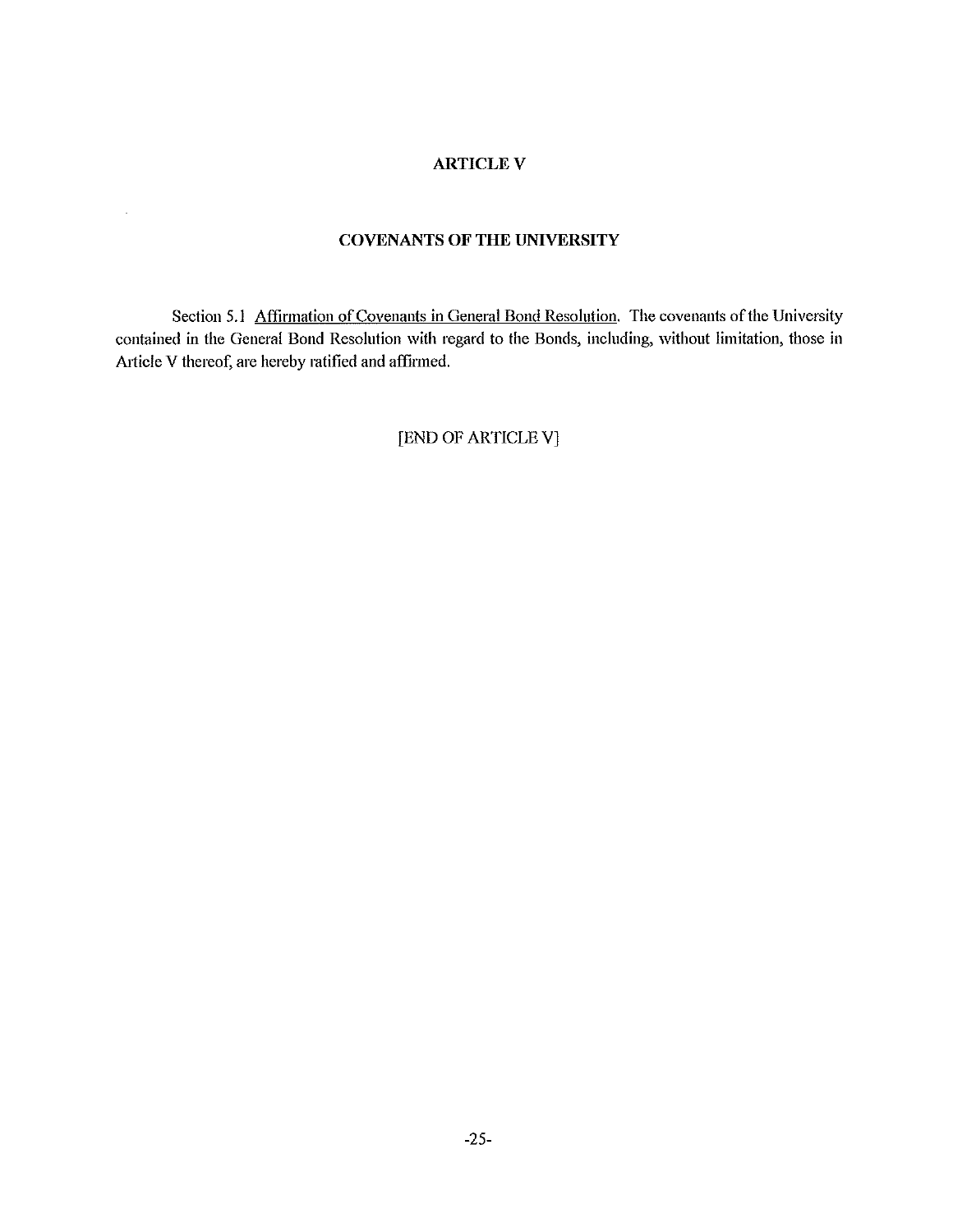#### **ARTICLE VI**

## **FIDUCIARIES**

Section 6.1 Trustee's Acceptance and Responsibilities. The Trustee has accepted and agreed to perform the duties imposed on it by the General Bond Resolution and shall be deemed to affirm such acceptance by the authentication and delivery of the Series 2010 Bonds, subject to the terms and conditions set fotth in the General Bond Resolution. The Trnstee shall not be responsible in any manner whatsoever for or in respect of the validity or sufficiency of this Resolution or the due adoption thereof by the Board, nor for or in respect of the recitals contained herein, all of which recitals are made solely by the University.

## [END OF ARTICLE VI]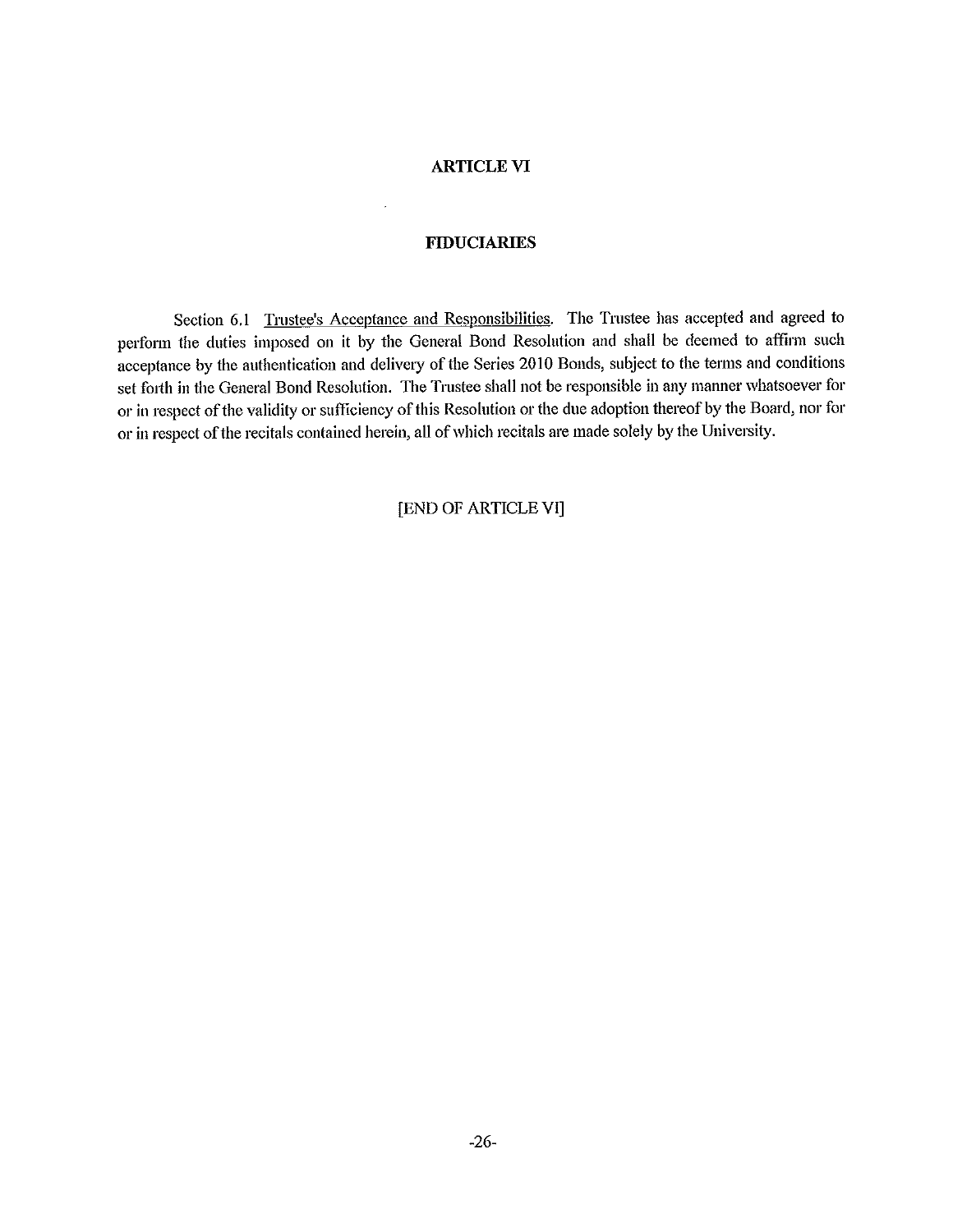#### **ARTICLE VII**

#### **MISCELLANEOUS**

Section 7.1 No Recourse. No recourse shall be had for the payment of the principal of or interest on the Bonds, or for any claim based thereon or on this Resolution or in the General Bond Resolution, against any member of the Board or any officer of the University, past, present or future, or any Person executing the Bonds, all such liability, if any, being expressly waived and released by every Holder by the acceptance of the Bond or Bonds held by it.

Section 7.2 Construction as a Contract. The provisions of this Resolution shall constitute and be constrned as a contract, made under and for all purposes governed by and constrned in accordance with the laws of the State, between the University and the Holder or Holders from time to time of the Bonds; provided, however, that no agreement, covenant or obligation of the University herein or in the Bonds contained shall be construed as imposing any pecuniary liability on the University or the State except as may be payable solely from the General Student Fees and Special Student Fees and any additional fees or revenues hereafter pledged and the Bond Fund established and provided for. No provision of this Resolution shall be construed to limit or restrict, either expressly or impliedly, the obligations of the University contained in the General Bond Resolution or the powers of the Trustee thereunder, nor shall the provisions of this Resolution be construed in any manner inconsistent with the provisions of the General Bond Resolution.

Section 7.3 Limitation of Rights. With the exception of rights herein or in the General Bond Resolution expressly conferred on the Fiduciaries, nothing expressed or mentioned in or to be implied from this Resolution or the General Bond Resolution or the Bonds is intended or shall be construed to give any Person other than the University and the Holders of the Bonds any legal or equitable right, remedy or claim under or with respect to this resolution or the General Bond Resolution or any covenants, conditions and provisions herein contained; this Resolution and the General Bond Resolution and all of the covenants, conditions and provisions hereof and thereof being intended to be and being for the sole and exclusive benefit of the University and the Holders of the Bonds as herein and therein provided.

Section 7.4 Severability. If any provision of this Resolution shall be held or deemed to be or shall, in fact, be inoperative or unenforceable as applied in any particular case in any jurisdiction or jurisdictions or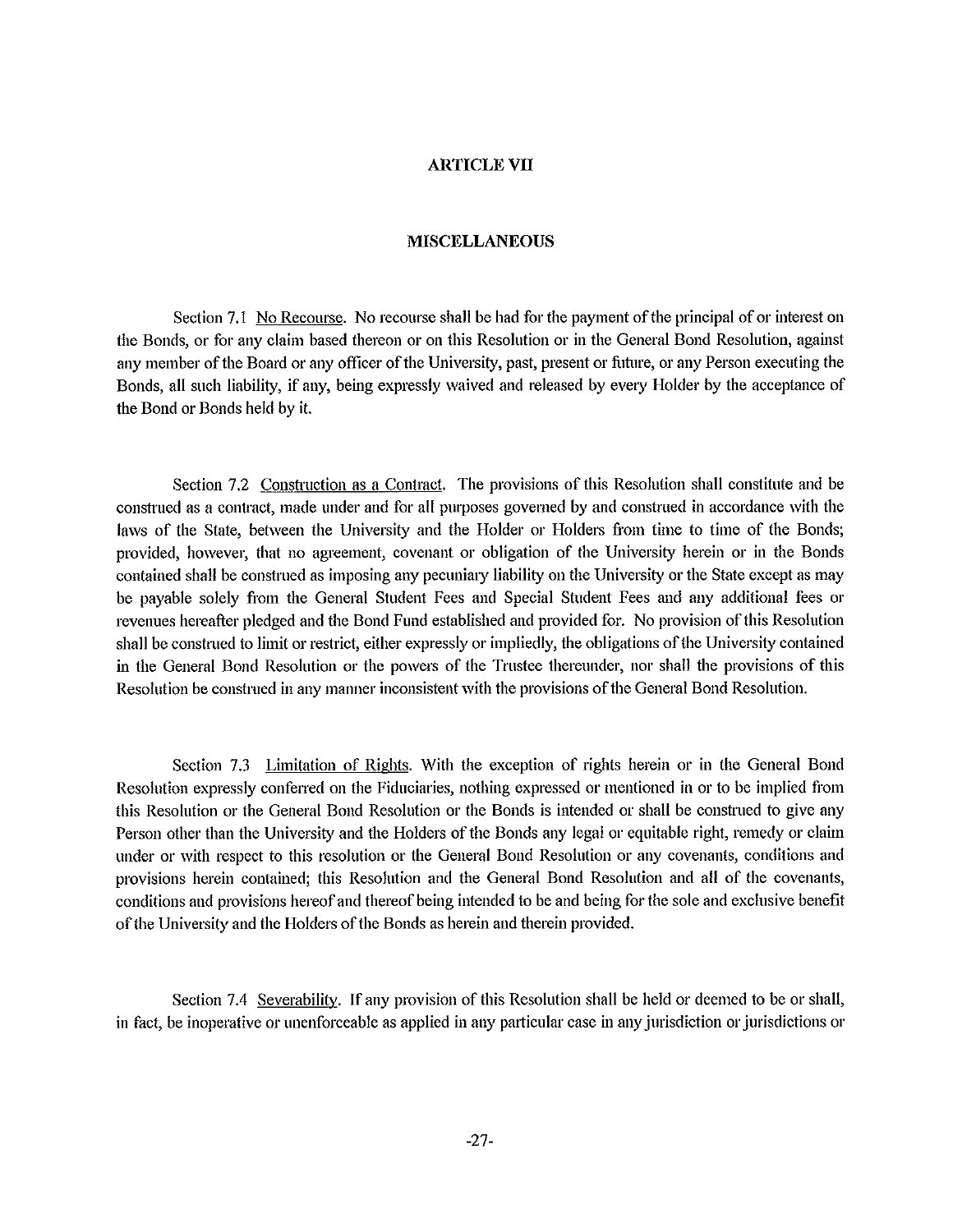in all jurisdictions, or in all cases because it conflicts with any other provision or provisions hereof or any constitution or statute or rnle of public policy, or for any other reason, such circumstances shall not have the effect of rendering the provision in question inoperative or unenforceable in any other case or circumstance, or of rendering any other provision or provisions herein contained invalid, inoperative, or unenforceable to any extent whatever. The invalidity of any one or more phrases, sentences, clauses or Sections in this Resolution contained, shall not affect the remaining portions of this Resolution, or any part thereof.

Section 7.5 Redemption of Prior Bonds. The Board does hereby call for redemption those Prior Bonds so selected pursuant to Section 3.2(a)(5) hereof and does hereby authorize and direct the Chancellor and Treasurer to take all actions necessary to effect such call for redemption on such dates as they shall determine, at and for the applicable redemption prices as of the their respective redemption dates, including, without limitation, irrevocably directing the Refunded Bonds Trustee to mail and/or publish any notice of such redemptions as may be required under the Prior Bond Resolution or the resolutions authorizing the issuance of such Prior Bonds. In connection with such call for redemption, the Board hereby states that the University is not in default in the payment of the principal of or interest on any Bonds or Prior Bonds now outstanding.

Section 7.6 Declaration of Official Intent. The University hereby declares its official intent to reimburse expenditures to be made prior to the issuance of the Series 2010 Bonds in connection with the Facilities described in Section 2.l(a) hereof (to the extent permitted by Section 1.150-2 of the Income Tax Regulations). The maximum principal amount of Bonds to be issued for such Facilities is \$16,500,000.

#### [END OF ARTICLE VII]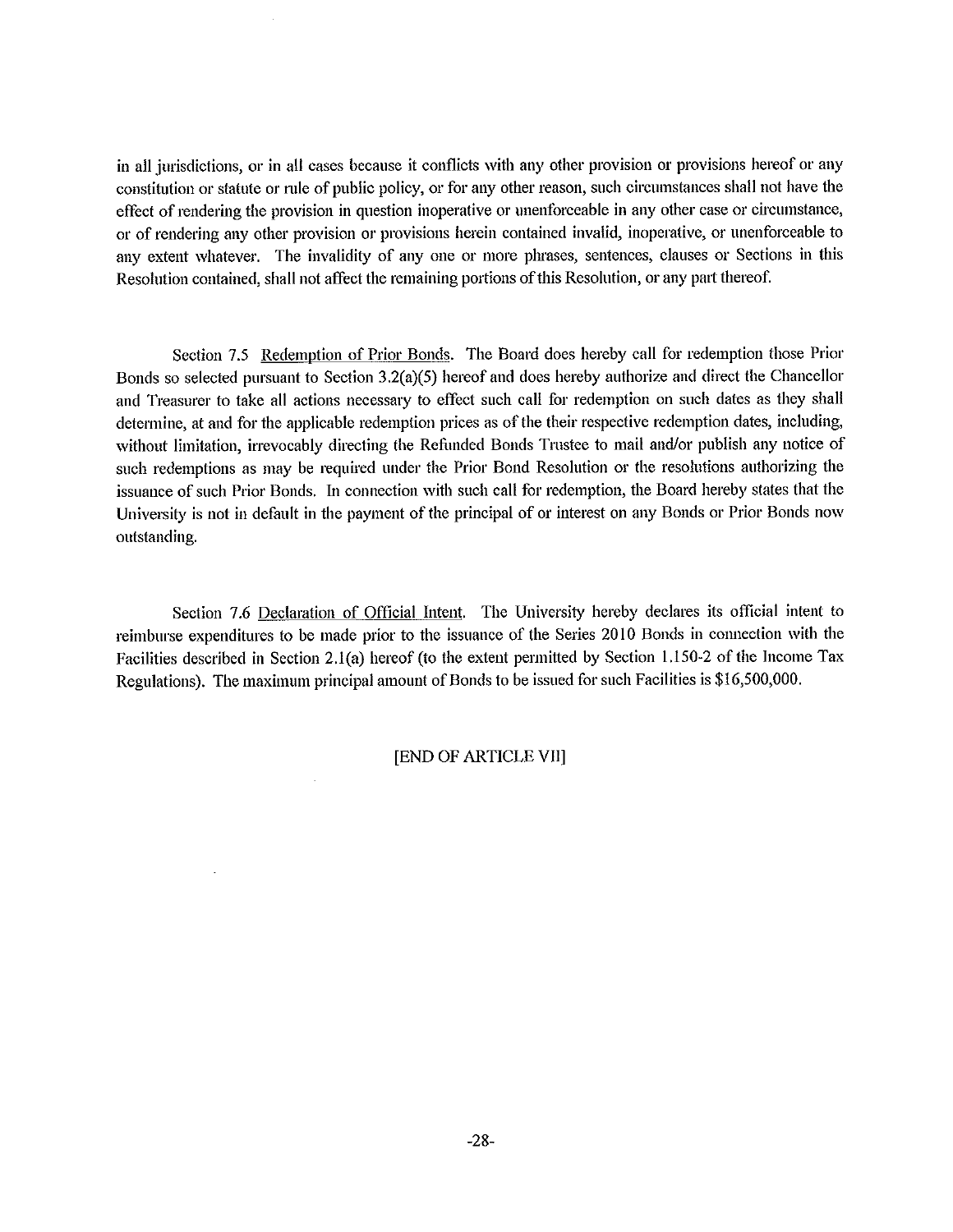## ENDORSEMENT

Passed by the Board of Trustees of Troy University this 16th day of October, 2010.

President pro tempore of the Board

 $\bar{z}$ 

 $\overline{\phantom{a}}$ 

of Trustees

(SEAL)

Attest:. \_\_\_\_\_\_\_\_\_\_\_\_\_\_ \_

Secretary of the Board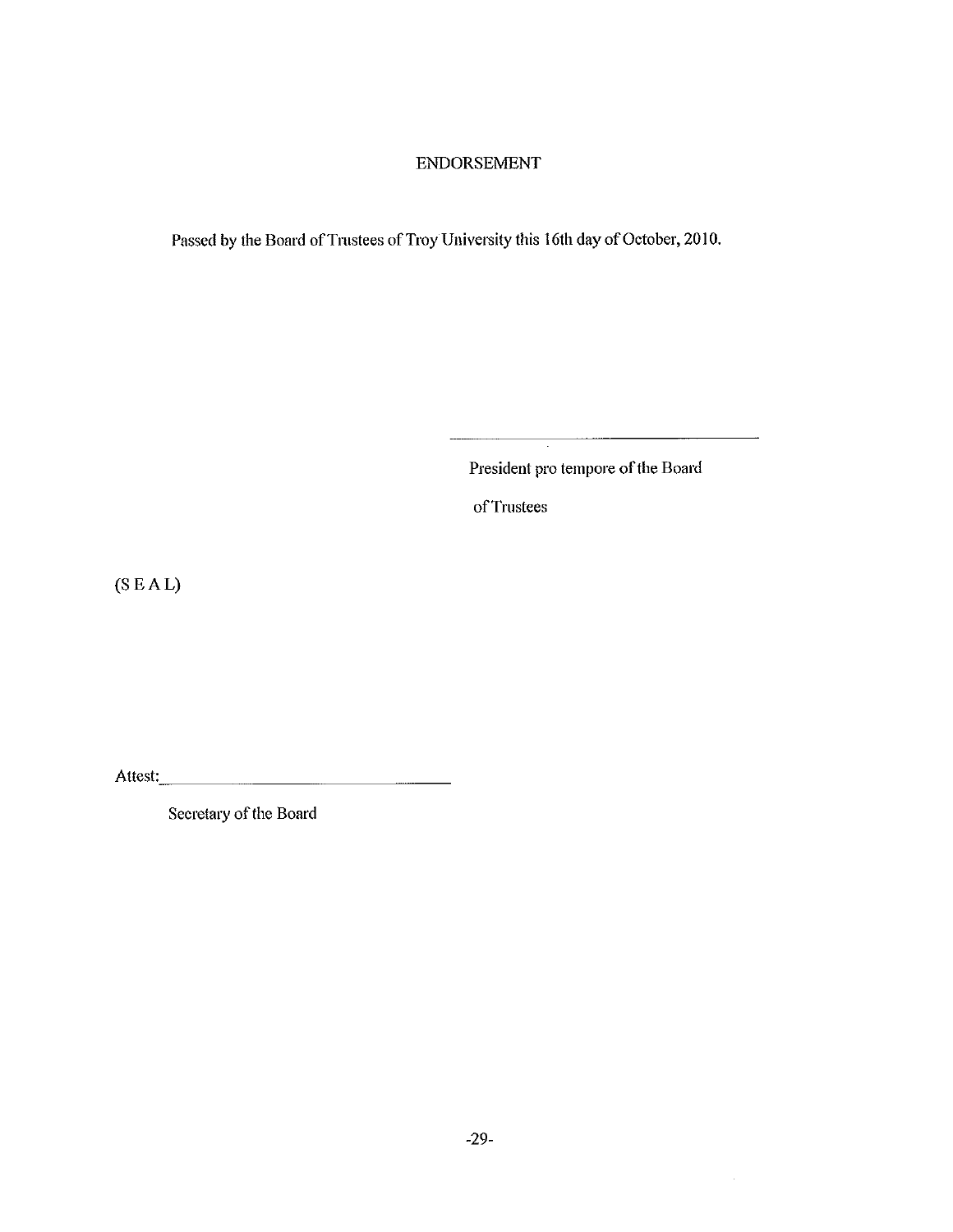## o **Athletics Committee, Honorable Allen Owen**  • **Athletics Presentation, Mr. Steve Dennis**

Mr. Dennis presented the athletic report and advised that the Troy Sports Hall of Fame had its initial meeting. He added that we are proud that Commissioner Waters could join us today and athletic directors across the Sun Belt Conference are pleased with the growth of the Conference.

The program was turned over to Commissioner Waters.

The Commissioner expressed his appreciation to the University for the opportunity to present to the Board. He presented the Board members with a book chronicling the Conference's 10-year anniversary. The Conference is built on solid principles and the ten universities in the Conference are all comparable institutions and from that standpoint the playing field is level. Commissioner Waters provided some highlights from the Conference and said that last year for the third year in a row over 1800 student athletes who had a 3.0 GPA or better were recognized in the Conference. In perspective the Conference cetiifies annually about 4500 student athletes so this gives you an idea of the caliber of students represented, Commissioner Waters said. Also, last year the Conference had 11 Academic All-American athletes. He added that in the past four years Sun Belt football teams were 4 and 3 in bowl play and ranks us sixth among 11. This past year the Conference had seven players drafted into the NFL. Commissioner Waters shared many other Sun Belt points of pride for all sports. He concluded his presentation by outlining measures being taken by the Conference to address sportsmanship.

## o **Executive Committee, Dr Doug Hawkins**

## • **Resolution No. 2- General Academic Building**

Dr. D. Hawkins said that it was his honor to present the following resolution for approval. He called upon Mr. Nailen to read Resolution No. 2.

Following the reading of the resolution, Dr. Patterson expressed his appreciation to the Board and thanked them for this honor.

## ACTION: Mr. Owen made a motion to adopt Resolution No. 2. A second to the motion **was made by Mr. Nailen. There was no further discussion and Resolution No. 2, which follows, was adopted.**

## RESOLUTION NO. 2

## Resolution to name the General Academic Building at Troy University in honor of Douglas C. Patterson